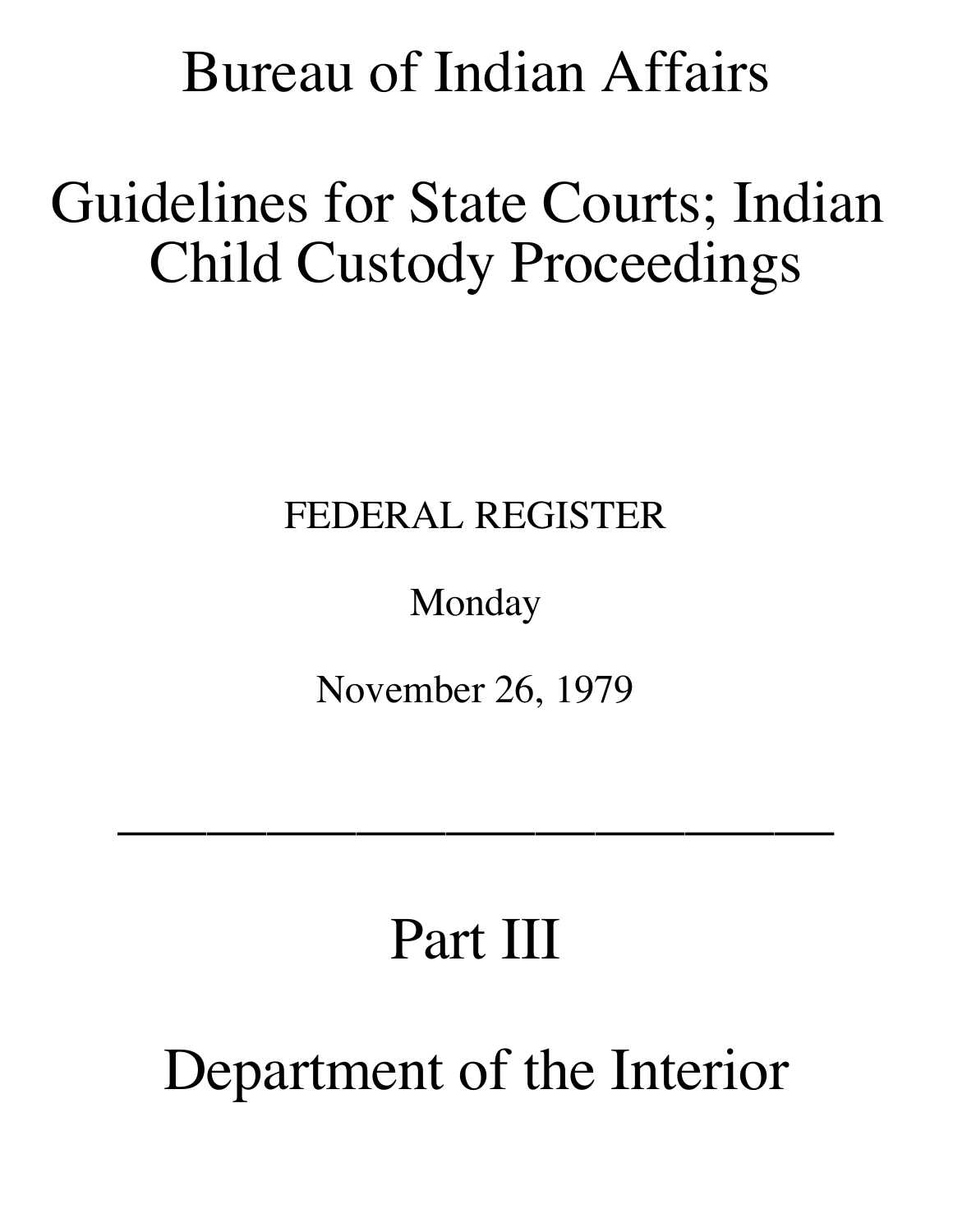67584 Federal Register / Vol. 44, No. 228 / Monday, November 26, 1979 / Notices

Bureau of Indian Affairs

Guidelines for State Courts; Indian Child Custody Proceedings

This notice is published in exercise of authority delegated by the Secretary of the Interior to the Assistant Secretary – Indian Affairs by 209 DM 8.

There was published in the Federal Register, vol. 44, No. 70/Monday, April 23, 1979 a notice entitled Recommended Guidelines for State Courts-Indian Child Custody Proceedings. This notice pertained directly to implementation of the Indian Child Welfare Act of 1978, Pub. L. 95-608, 92 Stat. 3069, 25 U.S.C. 1901 et seq. A subsequent Federal Register notice which invited public comment concerning the above was published on June 5, 1979. As a result of comments received, the recommended guidelines were revised and are provided below in final form.

 $\mathcal{L}_\text{max}$  and  $\mathcal{L}_\text{max}$  are the set of  $\mathcal{L}_\text{max}$  and  $\mathcal{L}_\text{max}$  are the set of  $\mathcal{L}_\text{max}$ 

#### Introduction

Although the rulemaking procedures of the Administration Procedures Act have been followed in developing these guidelines, they are not published as regulations because they are not intended to have binding legislative effect. Many of these guidelines represent the interpretation of the Interior Department of certain provisions of the Act. Other guidelines provide procedures which, if followed, will help assure that rights guaranteed by the Act are protected when state courts decide Indian child custody matters. To the extent that the Department's interpretations of the Act are correct, contrary interpretations by the courts would be violations of the Act. If procedures different from those recommended in these guidelines are adopted by a state, their adequacy to protect rights guaranteed by the Act will have to be judged on their own merits.

Where congress expressly delegates to the Secretary the primary responsibility for interpreting a statutory term, regulations interpreting that term have legislative effect. Courts are not free to set aside those regulations simply because they would have interpreted that statute in a different manner. Where, however, primary responsibility for interpreting a statutory term rests with the courts, administrative interpretations of statutory terms are given important but not controlling significance. *Batterton v. Francis*, 432 U.S. 416, 424-425 (1977)

In other words, when the Department writes rules needed to carry out responsibilities congress has explicitly imposed on the Department, those rules are binding. A violation of those rules is a violation of the law. When, however, the Department writes rules or guidelines advising some other agency how it should carry out responsibilities explicitly assigned to it by congress, those rules or guidelines are not, by themselves, binding. Courts will take what this Department has to say into account in such instances, but they are free to act contrary to what the Department has said if they are convinced that the Department's guidelines are not required by the statute itself.

Portions of the Indian Child Welfare Act do expressly delegate to the Secretary of the Interior responsibility for interpreting statutory language. For example, under 25 U.S.C. 1918, the Secretary is directed to determine whether a plan for reassumption of jurisdiction is "feasible" as that term is used in the statute. This and other areas where primary responsibility for implementing portions of the Act rest with this Department, are covered in regulations promulgated on July 31, 1979, at 44 FR 45092.

Primary responsibility for interpreting other language used in the Act, however, rests with the courts that decide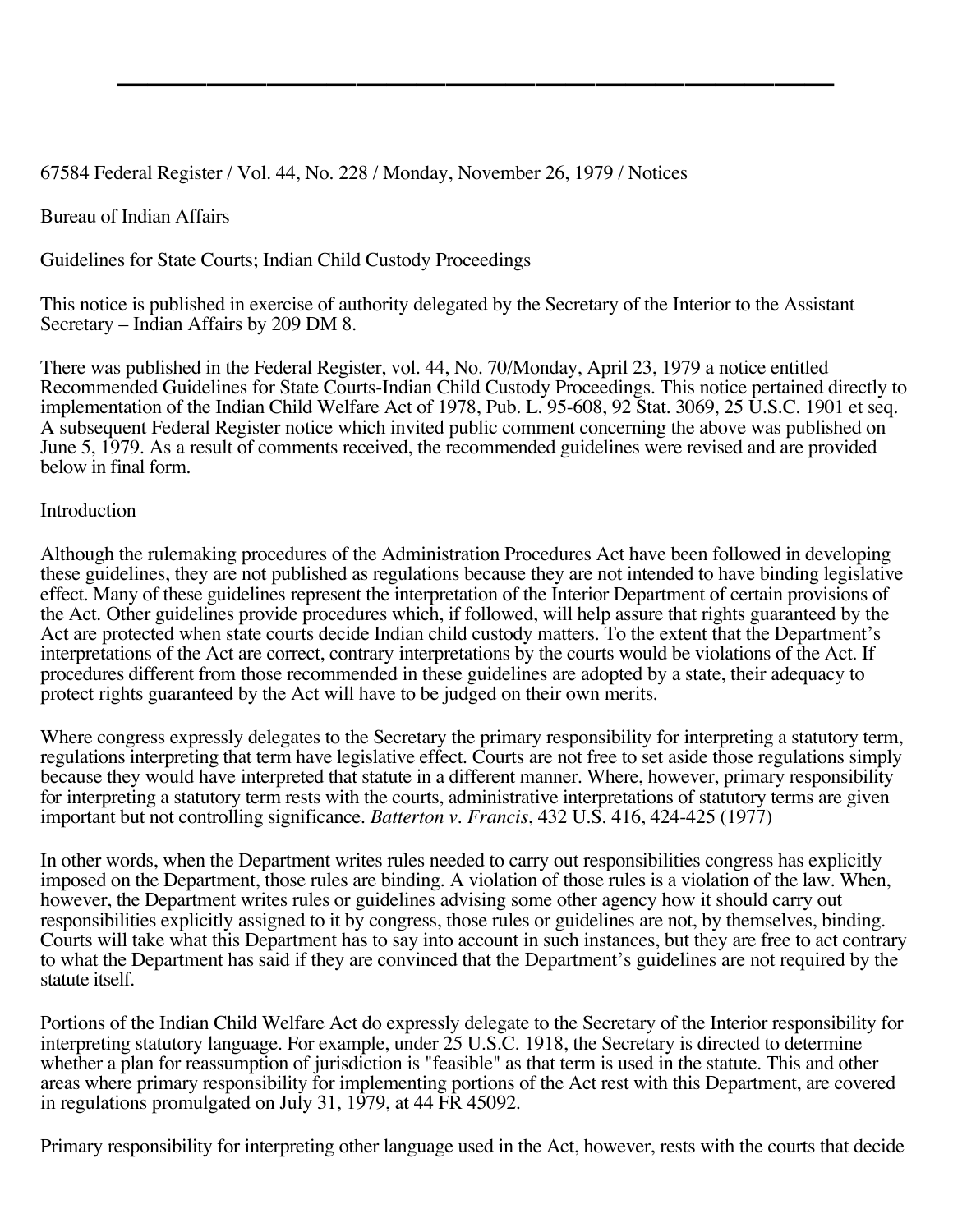Indian child custody cases. For example, the legislative history of the Act states explicitly that the use of the term "good cause" was designed to provide state courts with flexibility in determining the disposition of a placement proceeding involving an Indian child. S. rep. No. 95-597, 95<sup>th</sup> Cong., 1<sup>st</sup> Sess. 17 (1977). The Department's interpretation of statutory language of this type is published in these guidelines.

Some commenters asserted that congressional delegation to this Department of authority to promulgate regulations with binding legislative effect with respect to all provisions of the Act is found at 25 U.S.C. 1952, which states, "Within one hundred and eighty days after November 8, 1978, the Secretary shall promulgate such rules and regulations as may be necessary to carry out the provisions of this chapter." Promulgation of regulations with legislative effect with respect to most of the responsibilities of state or tribal courts under the Act, however, is not necessary to carry out the Act. State and tribal courts are fully capable of carrying out the responsibilities imposed on them by Congress without being under the direct supervision of this Department.

Nothing in the legislative history indicates that Congress intended this department to exercise supervisory control over state or tribal courts or to legislate for them with respect to Indian child custody matters. For congress to assign to an administrative agency such supervisory control over courts would be an extraordinary step.

Nothing in the language or legislative history of 25 U.S.C. 1952 compels the conclusion that Congress intended to vest this Department with such extraordinary power. Both the language and the legislative history indicate that the purpose of that section was simply to assure that the Department moved promptly to promulgate regulations to carry out the responsibilities Congress had assigned it under the Act.

Assignment of supervisory authority over the courts to an administrative agency is a measure so at odds with concepts of both federalism and separation of powers that it should not be imputed to Congress in the absence of an express declaration of congressional intent to that effect.

Some commenters also recommended that the guidelines be published as regulations and that the decision of whether the law permits such regulations to be binding be left to the court. That approach has not been adopted because the Department has an obligation not to assert authority that it concludes it does not have.

Each section of the revised guidelines is accompanied by commentary explaining why the Department believes states should adopt that section and to provide some guidance where the guidelines themselves may need to be interpreted in the light of specific circumstances.

The original guidelines used the word "should" instead of "shall" in most provisions. The term "should" was used to communicate the fact that the guidelines were the Department's interpretations of the Act and were not intended to have binding legislative effect. Many commenters, however, interpreted the use of "should" as an attempt by this Department to make statutory requirements themselves optional. That was not the intent. If a state adopts those guidelines, they should be stated in mandatory terms. For that reason the word "shall" has replaced "should" in the revised guidelines. The status of these guidelines as interpretative rather than legislative in nature is adequately set out in the introduction.

In some instances a state may wish to establish rules that provide even greater protection for rights guaranteed by the Act than those suggested by these guidelines. These guidelines are not intended to discourage such action. Care should be taken, however, that the provision of additional protections to some parties to a child custody proceeding does not deprive other parties of rights guaranteed to them by the Act.

In some instances the guidelines do little more than restate the statutory language. This is done in order to make the guidelines more complete so that they can be followed without the need to refer to the statute in every instance. Omission of any statutory language, of course, does not in any way affect the applicability of the statute.

A number of commenters recommended that special definitions of residence and domicile be included in the guidelines. Such definitions were not included because these terms are well defined under existing state law.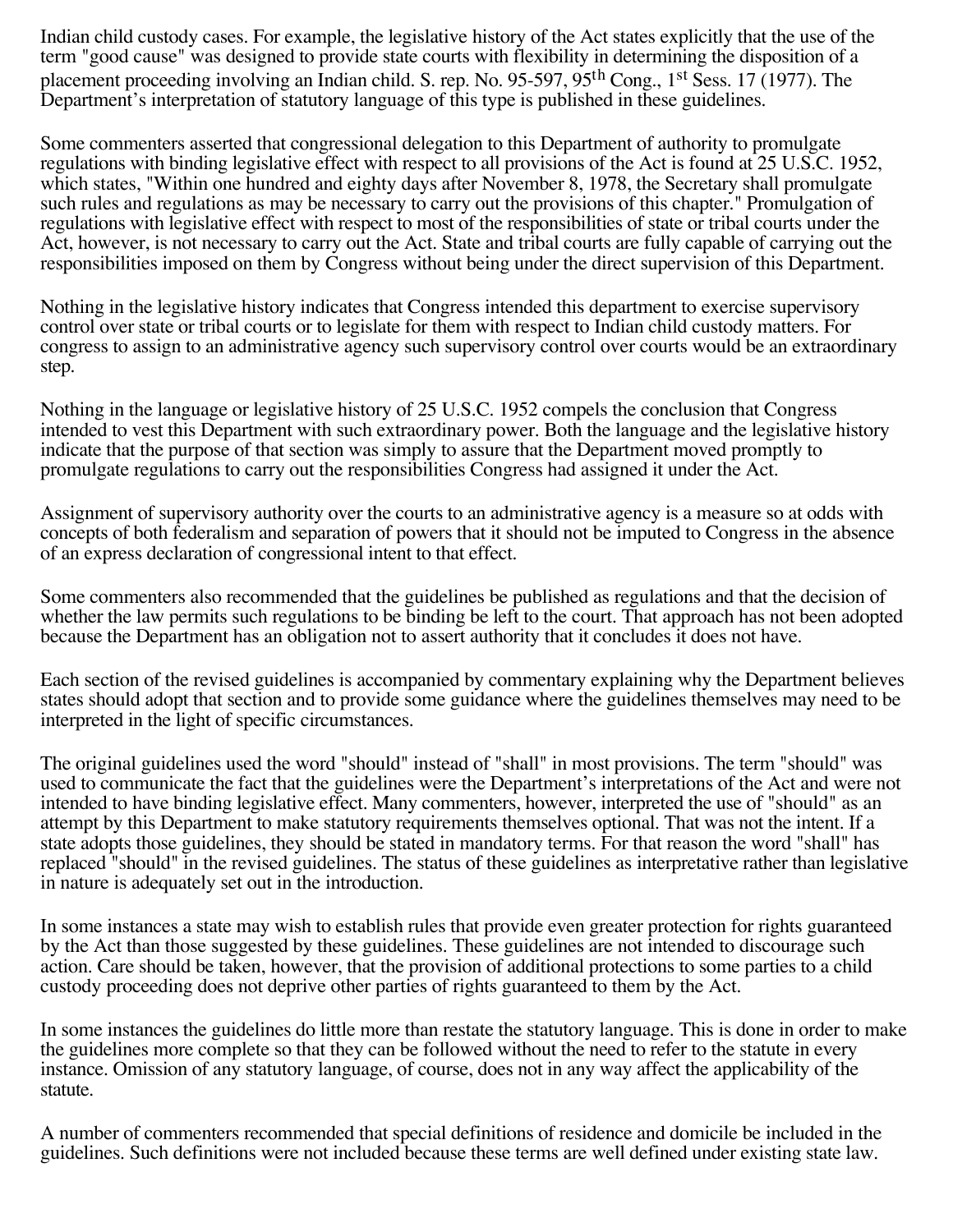There is no indication that these state law definitions tend to undermine in any way the purposes of the Act. Recommending special definitions for the purpose of this Act alone would simply provide unnecessary complication in the law.

A number of commenters recommended that the guidelines include recommendations for tribal-state agreements under 25 U.S.C. 1919. A number of other commenters, however, criticized the one provision in the original guidelines addressing that subject as tending to impose on such agreements restrictions that congress did not intend should be imposed. Because of the wide variation in the situations and attitudes of states and tribes, it is difficult to deal with that issue in the context of guidelines. The Department is currently developing materials to aid states and tribe with such agreements. The Department hopes to have those materials available later to have those materials available later this year. For these reasons, the provision in the original guidelines concerning tribal-state agreements has been deleted from the guidelines.

The Department has also received many requests for assistance from tribal courts in carrying out the new responsibilities resulting from the passage of this Act. The Department intends to provide additional guidance and assistance in the area also in the future. Providing guidance to state courts was given a higher priority because the Act imposes many more procedures on state courts than it does on tribal courts.

Many commenters have urged the Department to discuss the effect of the Act on the financial responsibilities of states and tribes to provide services to Indian children. Many such services are funded in large part by the Department of Health, Education, and Welfare. The policies and regulations of that Department will have a significant impact on the issue of financial responsibility. Officials of Interior and HEW will be discussing this issue with each other. It is anticipated that more detailed guidance on questions of financial responsibility will be provided as a result of those consultations.

One commenter recommended that the Department establish a monitoring procedure of exercise its right under 25 U.S.C. 1915(e) to review state court placement records. HEW currently reviews state placement records on a systematic basis as part of its responsibilities with respect to statutes it administers. Interior Department officials are discussing with HEW officials the establishment of a procedure for collecting data to review compliance with the Indian Child Welfare Act.

Inquiries concerning these recommended guidelines may be directed to the nearest of the following regional and field offices of the Solicitor for the Interior Department:

> Office of the Regional Solicitor, Department of the interior, 510 L. Street, Suite 408, Anchorage, Alaska 99501, (907) 265-5302.

Office of the Regional Solicitor, Department of the Interior, Richard B. Russell Federal Building, 75 Spring St., SW, Suite 1328, Atlanta, Georgia 30303, (404) 221-4447.

Office of the Regional Solicitor, Department of the Interior, c/o U.S. Fish & Wildlife Service, Suite 306, 1 Gateway Center, Newton corner, Massachusetts 02156, (617) 829-0258.

Office of the Field Solicitor, Department of the Interior, 685 Federal Building, Fort Snelling, Twin Cities, Minnesota 55111, (612) 725-3540.

Office of the Regional Solicitor, Department of the Interior, P.O. Box 25007, Denver Federal Center, Denver, Colorado 80225, (303) 234-3175.

Office of the Field Solicitor, department of the Interior, P.O. box 549, Aberdeen, South Dakota 57401, (605) 225-7254

Office of the Field Solicitor, Department of the Interior, P.O. Box 25007, Denver, Colorado 80225, (303) 234-3175.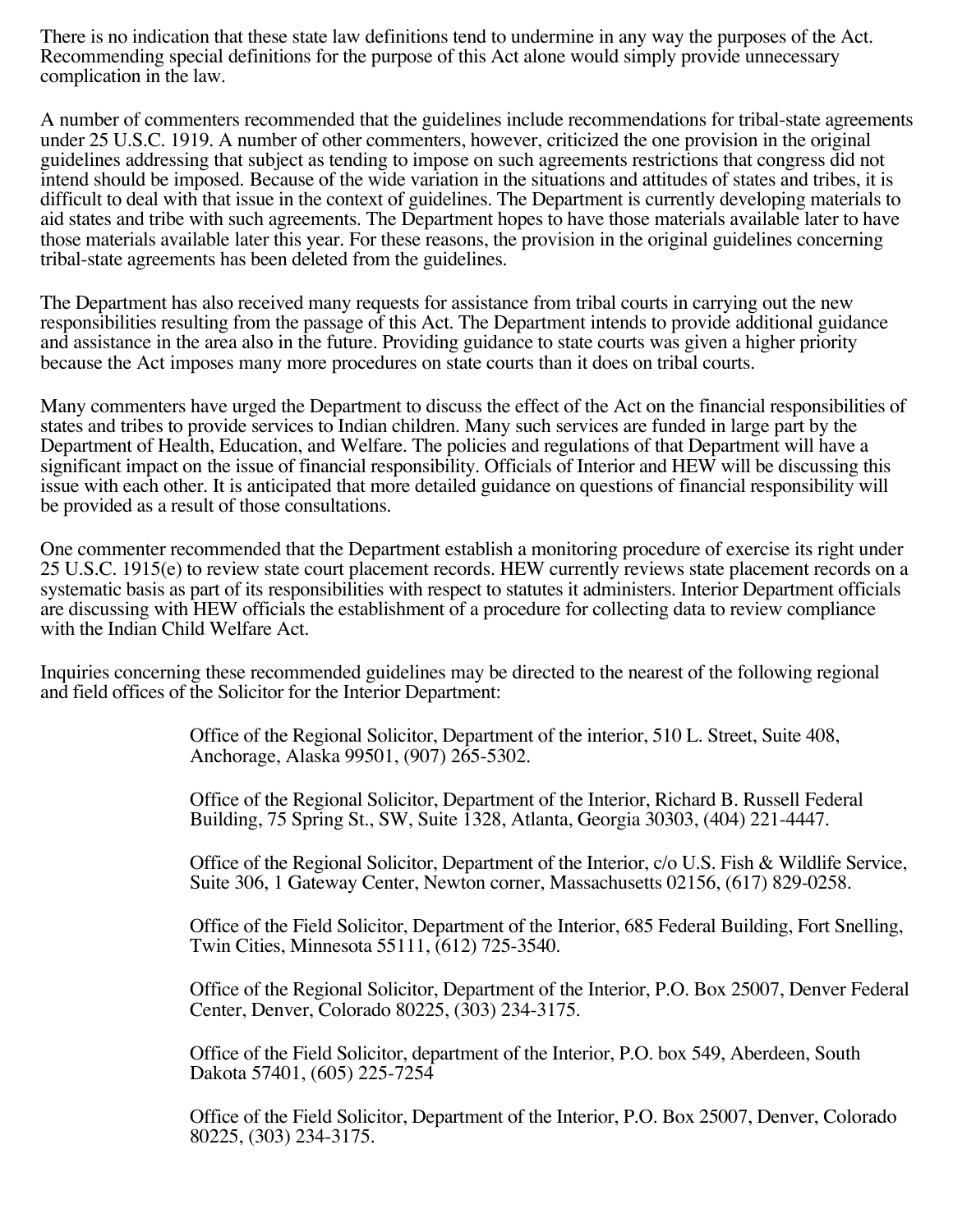Office of the Field Solicitor, Department of the Interior, P.O. Box 549, Aberdeen, south Dakota 57401 (605) 225-7254.

Office of the Field Solicitor, Department of the Interior, P.O. Box 1538, Billings, Montana 59103, (406) 245-6711.

Office of the Regional Solicitor, Department of the Interior, Room E-2753, 2800 cottage Way, Sacramento, California 95825, (916) 484-4331.

Office of the Field Solicitor, Department of the Interior, Valley Bank Center, Suite 280, 201 North Central Avenue, Phoenix, Arizona 85073. (602) 261-4758.

Office of the Field Solicitor, Department of the Interior, 3610 Central Avenue, Suite 104, Riverside, California 92506, (714) 787-1580.

Office of the Field Solicitor, Department of the Interior, Window Rock, Arizona 86615 (602) 871-5151.

Office of the Regional Solicitor, Department of the Interior, Room 3068, Page Belcher Federal Building, Tulsa, Oklahoma 74103, (918) 581-7501.

Office of the Field Solicitor, Department of the Interior, Room 7102, Federal building  $\&$ courthouse, 500 Gold Avenue, S.W. Albuquerque, New Mexico 87101, (505) 766-2547.

Office of the Field Solicitor, Department of the Interior, P.O. Box 397, W.C.D. Office Building, Route 2 Anadarko, Oklahoma 73005, (405) 427-0673.

Office of the Field Solicitor, Department of the Interior, P.O. Box 1505, Room 318,Federal Building, 5<sup>th</sup> and Broadway, Muskogee, Oklahoma 74401, (918) 683-3111.

Office of the Field Solicitor, Department of the Interior, c/o Osage Agency, Grandview Avenue, Pawhuska, Oklahoma 74056 (918) 287-3431.

Office of the Regional Solicitor, Department of Interior, Suite 6201, Federal Building, 125 South State Street, Salt Lake City, Utah 84138, (801)524-5877.

Office of the Regional Solicitor, Department of the Interior, Lloyd 500 Building, Suite 807, 500 N.E. Multnomah Street, Portland, Oregon 97232, (503) 231-2125.

#### Guidelines for State Courts

- A. Policy
- B. Pre-trial requirements
	- 1. Determination that child is an Indian
	- 2. Determination of Indian child's tribe
	- 1. Determination that placement is covered by the Act
	- 2. determination of jurisdiction
	- 3. Notice requirements
	- 4. Time limits and extensions
	- 5. Emergency removal of an Indian child
	- 6. Improper removal from custody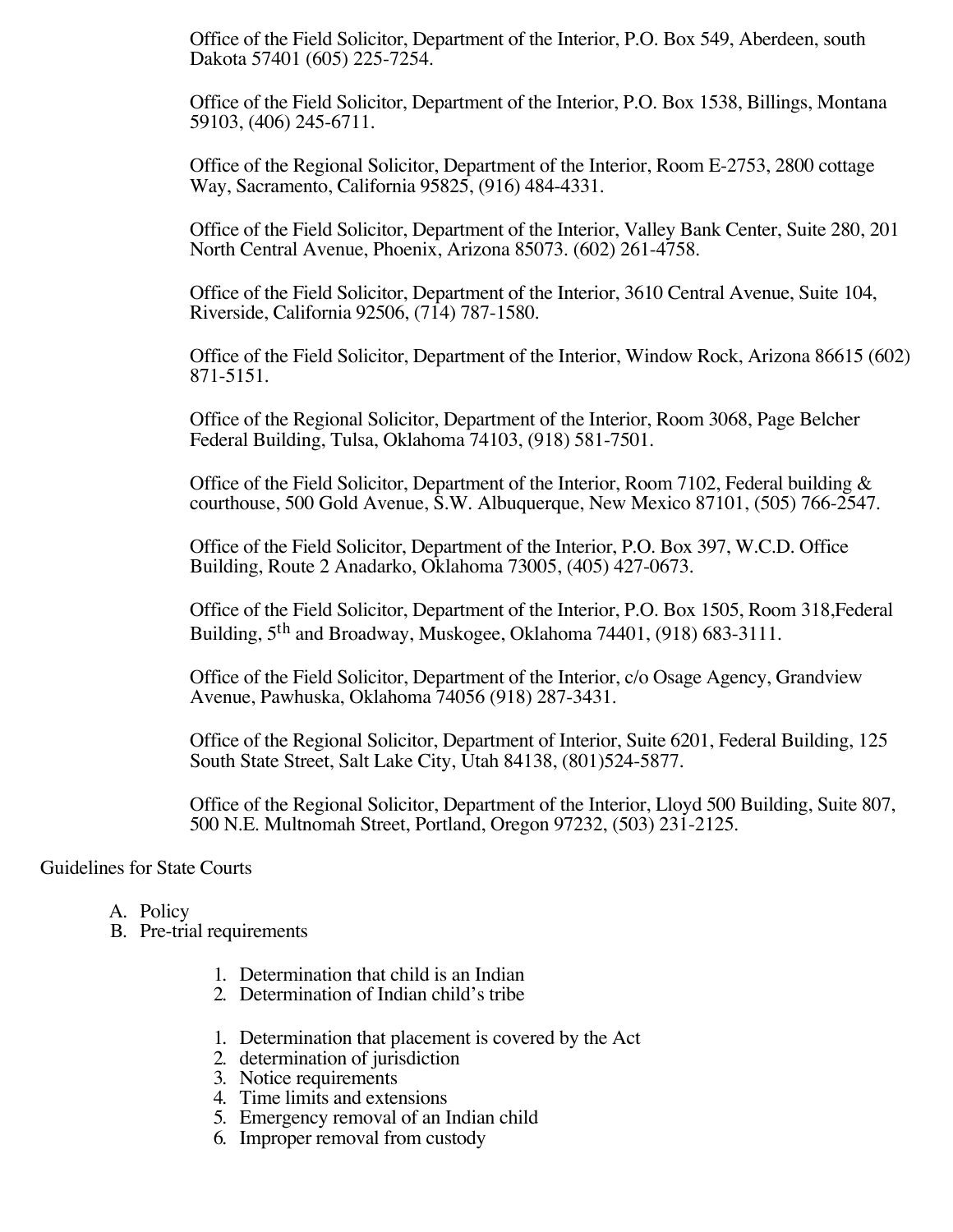- A. Requests for transfer to tribal court
	- 1. Petitions under 25 U.S.C.§ 1911(b) for transfer of proceeding
	- 2. Criteria and procedures for ruling on 25 U.S.C.§ 1911(b) transfer petitions
	- 3. Determination of good cause to the contrary
	- 4. Tribal court declination of transfer
- A. Adjudication of involuntary placements, adoptions or terminations of parental rights
	- 1. Access to reports
	- 2. Efforts to alleviate need to remove child from parents or Indian custodians
	- 3. Standards of evidence
	- 4. Qualified expert witnesses
- A. Voluntary proceedings
	- 1. Execution of consent
	- 2. Content of consent document
	- 3. Withdrawal of consent to placement
	- 4. Withdrawal of consent to adoption
- A. Dispositions
	- 1. Adoptive placements
	- 2. Foster care or pre-adoptive placements
	- 3. Good cause to modify preferences
- A. Post-trial rights
	- 1. Petition to vacate adoptions
	- 2. Adult adoptee rights
	- 3. Notice of change in child's status
	- 4. Maintenance of records

# *A. Policy*

1. Congress through the Indian Child Welfare Act has expressed its clear preference for keeping Indian children with their families, deferring to tribal judgement on matters concerning the custody of tribal children, and placing Indian children who must be removed from their homes within their own families or Indian tribes. Proceedings in state courts involving the custody of Indian children shall follow strict procedures and meet stringent requirements to justify any result in any individual case contrary to these preferences. The Indian Child Welfare Act, the federal regulations implementing the Act, the recommended guidelines and nay state statutes, regulations or rules promulgated to implement the Act shall be liberally construed in favor of a result that is consistent with these preferences. Any ambiguities in any of such statutes, regulations, rules or guidelines shall be resolved in favor of the result that is most consistent with these preferences.

In any child custody proceedings where applicable state or other federal law provides a higher standard of protection to the rights of the parent or Indian custodian than the protection accorded under the Indian Child Welfare Act, the state court shall apply the state or other federal law, provided that application of that law does not infringe any right accorded by the Indian Child Welfare Act to an Indian tribe or child.

#### A. Commentary

The purpose of this section is to apply to the Indian Child Welfare Act the canon of construction that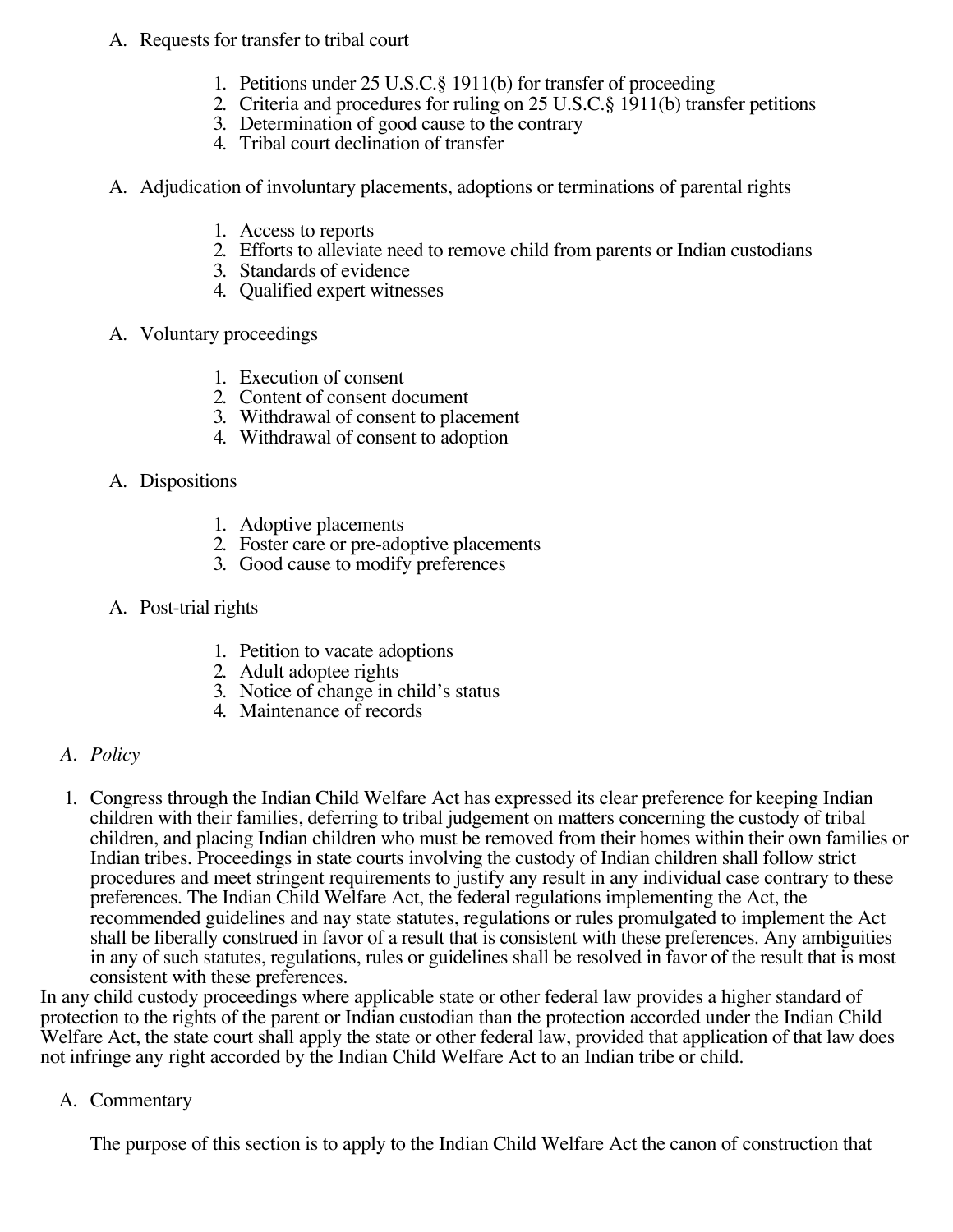remedial statutes are to be liberally construed to achieve their purposes. The three major purposes are derived from a reading to the Act itself. In order to fully implement the congressional intent the rule shall be applied to all implementing rules and state legislation as well.

Subsection A.(2) applies to canon of statutory construction that specific language shall be given precedence over general language. Congress has given certain specific rights to tribes and Indian children. For example, the tribe has a right to intervene in involuntary custody proceedings. The child has a right to learn of tribal affiliation upon becoming 18 years old. Congress did not intend 25 U.S.C. 1921 to have the effect of eliminating those rights where a court concludes they are in derogation of a parental right provided under a state statute. Congress intended for this section to apply primarily in those instances where a state provides greater protection for a right accorded to parents under the Act. Examples of this include State laws which: impose a higher burden of proof than the Act for removing a child from a home, give the parents more time to prepare after receiving notice, require more effective notice, impose stricter emergency removal procedure requirements on those removing a child, give parents greater access to documents, or contain additional safeguard to assure the voluntariness of consent.

# *B. Pretrial requirements*

B.1. Determination That Child Is an Indian

(a). When a state court has reason to believe a child involved in a child custody proceeding is an Indian, the court shall seek verification of the child's status from either the Bureau of Indian Affairs or the child's tribe. In a voluntary placement proceeding where a consenting parent evidences a desire for anonymity, the court shall make its inquiry in a manner that will not cause the parent's identity to become publicly known.

(b) (i) The determination by a tribe that a child is or is not a member of that tribe, is or is not eligible for membership in that tribe, or that the biological parent is or is not a member of that tribe is conclusive.

- i. Absent a contrary determination by the tribe that is alleged to be the Indian child's tribe, a determination by the Bureau of Indian Affairs that a child is or is not an Indian child is conclusive.
- a. Circumstances under which a state court has reason to believe a child involved in a child custody proceeding is an Indian include but are not limited to the following:
- i. Any party to the case, Indian tribe Indian organization or public or private agency informs the court that the child is and Indian child.
- ii. Any public or state-licensed agency involved in child protection services or family support has discovered information which suggests that the child is an Indian child.
- iii. The child who is the subject of the proceeding gives the court reason to believe he or she is an Indian child.
- iv. The residence or the domicile of the child, his or her biological parents, or the Indian custodian is known by the court to be or is shown to be a predominantly Indian community.
- v. An officer of the court involved in the proceeding has knowledge that the child may be an Indian child.

#### B.1. Commentary

This guideline makes clear that the best source of information on whether a particular child is Indian is the tribe itself. It is the tribe's prerogative to determine membership criteria. *Cohen, Handbook of Federal Indian Law*  133 (1942). Because of the Bureau of Indian Affair's long experience in determining who is an Indian for a variety of purposes, its determinations are also entitled to great deference. See, e.g., United States v Sandoval,<br>231, U.S.28, 27 (1913). 231, U.S.28, 27 (1913).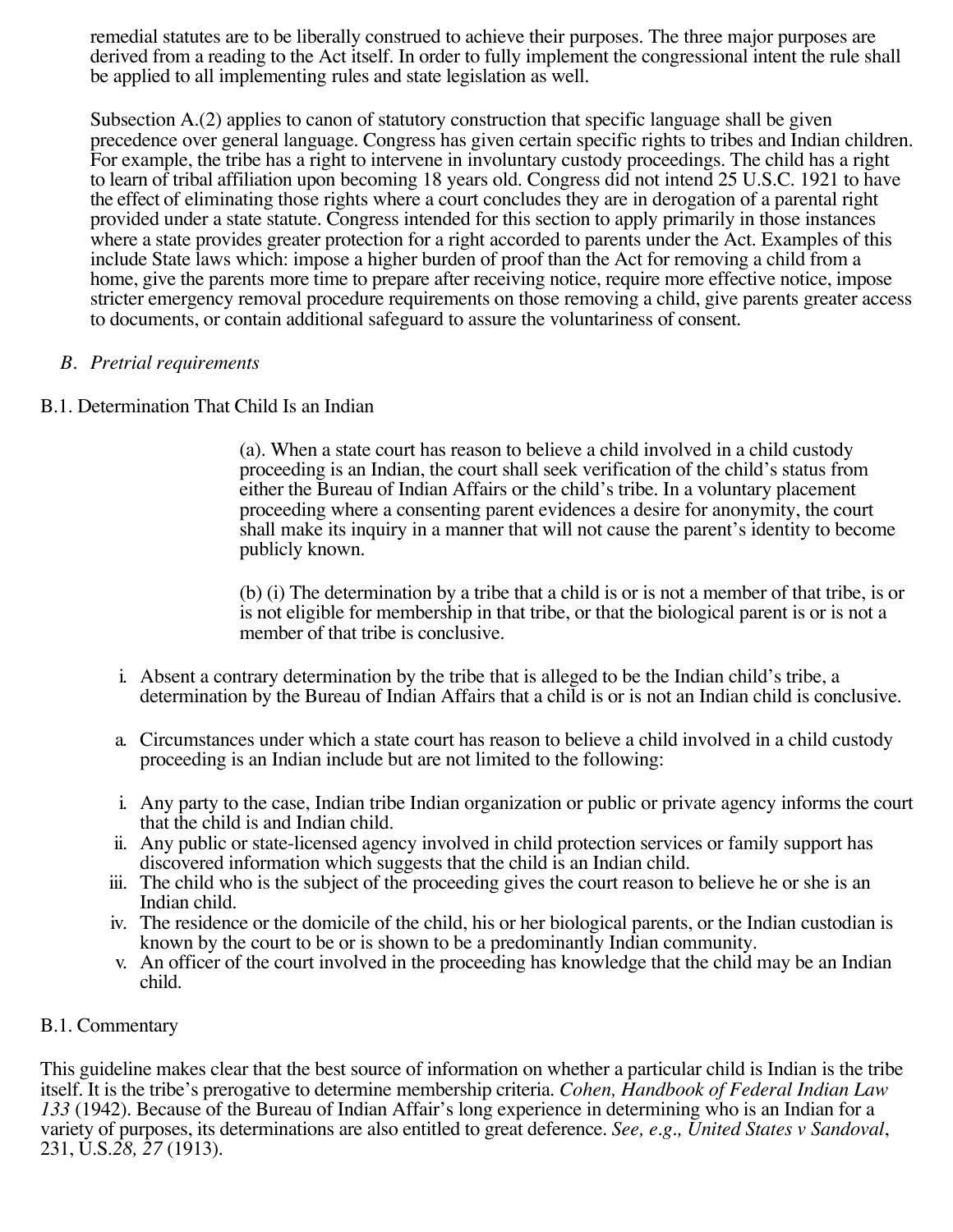Although tribal verification is preferred, a court may want to seek verification from the BIA in those voluntary placement cases where the parent has requested anonymity and the tribe does not have a system for keeping child custody matters confidential.

Under the Act confidentially is given a much higher priority in voluntary proceedings than in involuntary ones. The Act mandates a tribal right of notice and intervention in involuntary proceedings but not in voluntary ones. Cf. 25 U.S.C. For voluntary placements, however, the Act specifically directs state courts to respect parental requests for confidentiality. 25 U.S.C. The most common voluntary placement involves a newborn infant.

Confidentiality has traditionally been a high priority in such placements. The Act reflects that traditional approach by requiring deference to requests for anonymity in voluntary placements but not in involuntary ones. This guideline specifically provides that anonymity not be compromised in seeking verification of Indian status. If anonymity were compromised at that point, the statutory requirement that requests for anonymity be respected in applying the preferences would be meaningless.

Enrollment is not always required in order to be a member of a tribe. Some tribes do not have written rolls. Others have rolls that list only persons that were members as of a certain date. Enrollment is the common evidentiary means of establishing Indian status, but it is not the only means nor is it necessarily determinative. *United States v. Brocheau, 597 F. 2<sup>nd</sup> 1260, 1263 (9<sup>th</sup> Cir. 1979)* 

The guidelines also list several circumstances which shall trigger an inquiry by the court and petitioners to determine whether a child is an Indian for purposes of this Act. This listing is not intended to be complete, but it does list the most common circumstances giving rise to a reasonable belief that a child may be an Indian.

#### B.2. Determination of Indian Child's Tribe

- a. Where an Indian child is a member of more than one tribe or is eligible for membership in more than one tribe but is not a member of any of them, the court is called upon to determine with which tribe the child has more significant contacts.
- b. The court shall send the notice specified in recommended guideline B.4. to each such tribe. The notice shall specify the other tribe or tribes that are being considered as the child's tribe and invite each tribe's views on which tribe shall be so designated.
- c. In determining which tribe shall be designated the Indian child's tribe, the court shall consider, among other things, the following factors:
	- i. length of residence on or near the reservation of each tribe and frequency of contacts with each tribe;
	- ii. child's participation in activities of each tribe;
	- iii. child's fluency in the language of each tribe;
	- iv. whether there has been a previous adjudication with respect to the child by a court of one of the tribes;
	- v. residence on or near one of the tribe's reservation by the child's relatives;
	- vi. tribal membership of custodial parent or Indian custodian;
	- vii. interest asserted by each tribe in response to the notice specified in subsection B.2.(b) of these guidelines; and
	- viii. the child's self identification.
- a. The court's determination together with the reasons for it shall be set out in a written document and made a part of the record of the proceeding. A copy of that document shall be sent to each party to the proceeding and to each person or governmental agency that received notice of the proceeding.
- b. If the child is a member of only one tribe, that tribe shall be designated the Indian child's tribe even thought the child is eligible for membership in another tribe. If a child becomes a member of one tribe during or after the proceeding, that tribe shall be designated as the Indian child's tribe with respect to all subsequent actions related to the proceeding. If the child becomes a member of a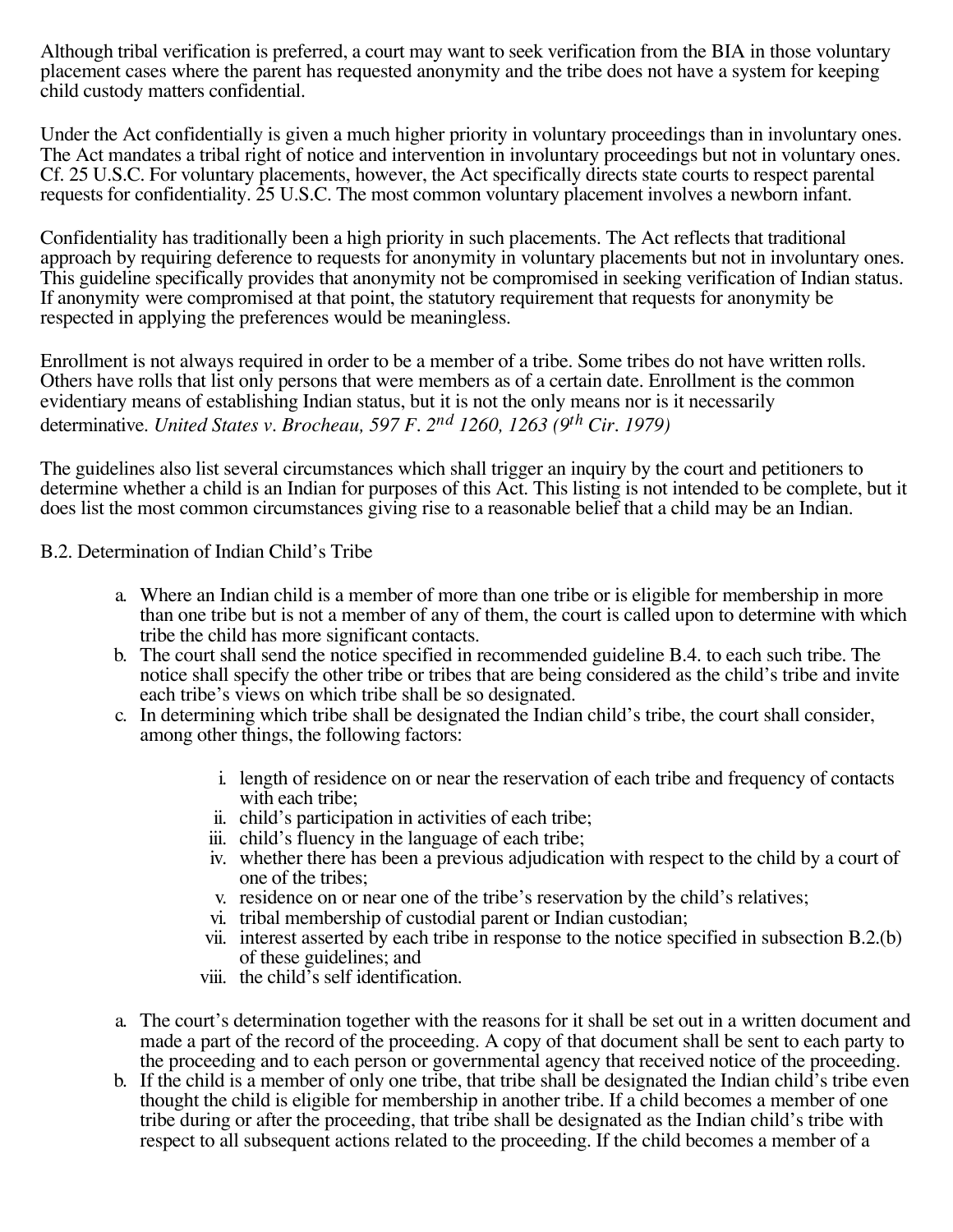tribe other than the one designated by the court as the Indian child's tribe, actions taken based on the court's determination prior to the child's becoming a tribal member continue to be valid.

#### B.2. Commentary

This guideline requires the court to notify all tribes that are potentially the Indian child's tribe so that each tribe may assert its claim to that status and the court may have the benefit of the views of each tribe. Notification of all the tribes is also necessary so the court can consider the comparative interest of each tribe in the child's welfare in making its decision. That factor has long been regarded an important consideration in making child custody decisions.

The significant factors listed in this section are based on recommendations by tribal officials involved in child welfare matters. The Act itself and the legislative history make it clear that tribal rights are to be based on the existence of a political relationship between the family and the tribe. For that reason, the guidelines make actual tribal membership of the child conclusive on this issue.

The guidelines do provide, however, that previous decisions of a court made on its own determination of the Indian child's tribe are not invalidated simply because the child becomes a member of a different tribe. This provision is included because of the importance of stability and continuity to a child who has been placed outside the home by a court. If a child becomes a member before a placement is made or before a change of placement becomes necessary for other reasons, however, then that membership decision can be taken into account without harm to the child's need for stable relationships.

We have received several recommendations that the "Indian child's tribe" status be accorded to all tribes in which a child is eligible for membership. The fact that Congress, in the definition of "Indian child's tribe," provided a criterion for determining which is the Indian child's tribe, is a clear indication of legislative intent *the* that there be only one such tribe for each child. For purposes of transfer of jurisdiction, there obviously can be only one tribe to adjudicate the case. To give more than one tribe "Indian child's tribe" status for purposes of the placement preferences would dilute the preference accorded by Congress to the tribe with which the child has the more significant contacts.

A right of intervention could be accorded a tribe with which a child has less significant contacts without undermining the right of the other tribe. A state court can, if it wishes and state law permits, permit intervention by more than one tribe. It could also give a second tribe preference in placement after attempts to place a child with a member of the first tribe or in a home or institution designated by the first tribe had proved unsuccessful. So long as the special rights of *the* Indian child's tribe are respected, giving special status to the tribe with the less significant contacts is not prohibited by the Act and may, in many instances, be a good way to comply with the spirit of the Act.

Determination of the Indian child's tribe for purposes of this Act shall not serve as any precedent for other situations. The standards in this statute and these guidelines are designed with child custody matters in mind. A difference determination may be entirely appropriate in other legal contexts.

#### B.3. Determination That Placement Is Covered by the Act

- a. Although most juvenile delinquency proceedings are not covered by the Act, the Act does apply to status offenses, such as truancy and incorrigibility, which can only be committed by children, and to any juvenile delinquency proceeding that results in the termination of a parental relationship.
- b. Child custody disputes arising in the context of divorce or separation proceedings or similar domestic relations proceedings are not covered by the Act so long as custody is awarded to one of the parents.
- c. Voluntary placements which do not operate to prohibit the child's parent or Indian custodian from regaining custody of the child at any time are not covered by the Act. Where such placements are made pursuant to a written agreement, that agreement shall state explicitly the right of the parent or custodian to regain custody of the child upon demand.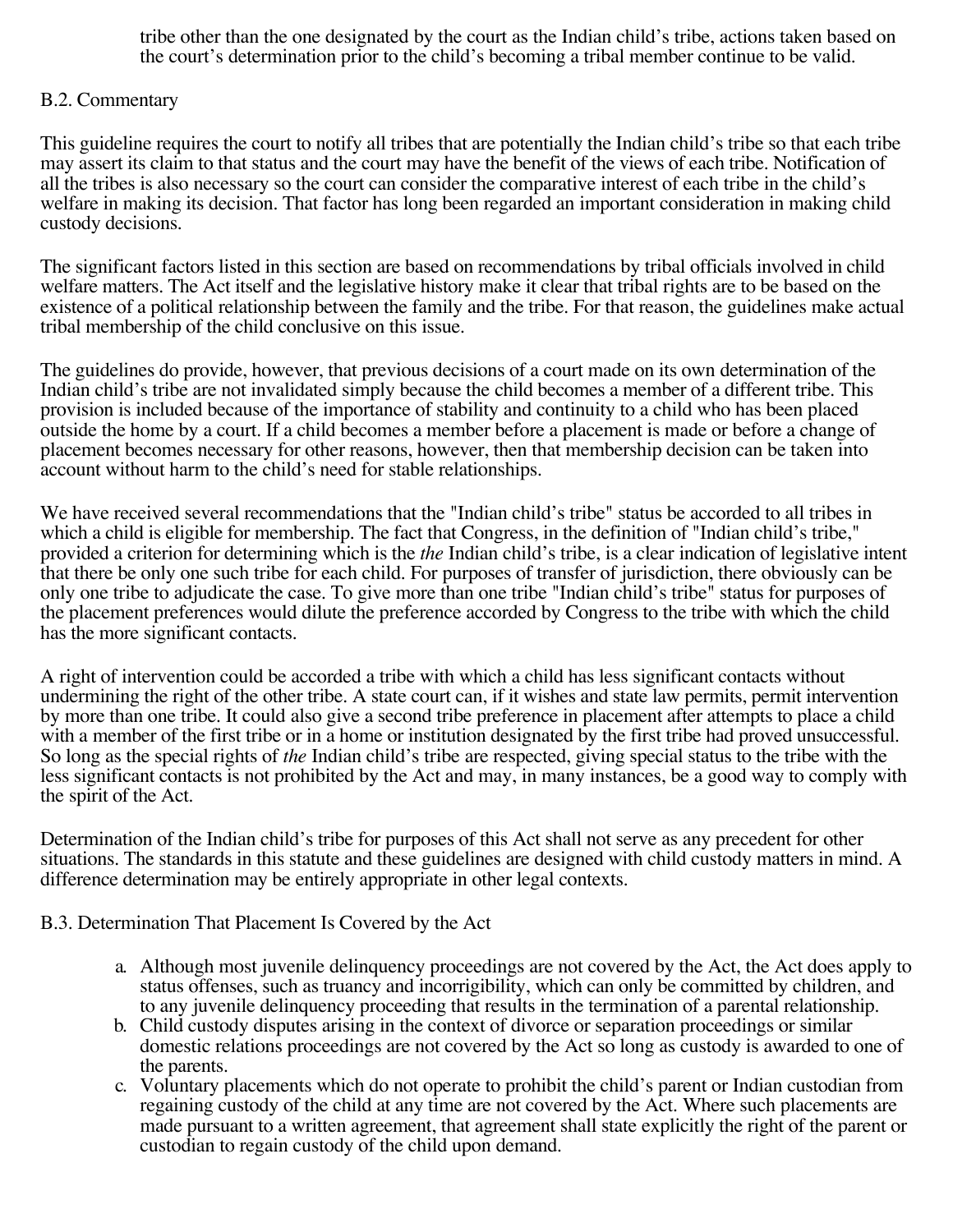# B.3. Commentary

The purpose of this section is to deal with some of the questions the Department has been receiving concerning the coverage of the Act.

The entire legislative history makes it clear that the Act is directed primarily at attempts to place someone other than the parent or Indian custodian in charge of raising an Indian child-whether on a permanent or temporary basis. Although there is some overlap, juvenile delinquency proceedings are primarily designed for other purposes. Where the child is taken out of the home for committing a crime it is usually to protect society from further offenses by the child and to punish the child in order to persuade that child and others not to commit other offenses.

Placements based on status offenses (actions that are not a crime when committed by an adult), however, are usually premised on the conclusion that the present custodian of the child is not providing adequate care or supervision. To the extent that a status offense poses any immediate danger to society, it is usually also punishable as an offense which would be a crime if committed by an adult. For that reason status offenses are treated the same as dependency proceedings and are covered by the Act and these guidelines, while other juvenile delinquency placements are excluded.

While the Act excludes *placements* based on an act which would be a crime if committed by an adult, it does cover terminations of parental rights even where they are based on an act which would be a crime if committed by an adult. Such terminations are not intended as punishment and do not prevent the child from committing further offenses. They are based on the conclusion that someone other than the present custodian of the child should be raising the child. Congress has concluded that courts shall make such judgments only on the basis of evidence that serious physical or emotional harm to the child is likely to result unless the child is removed.

The Act excludes from coverage an award of custody to one of the parents "in a divorce proceeding." If construed narrowly, this provision would leave custody awards resulting from proceedings between husband and wife for separate maintenance, but not for dissolution of the marriage bond within the coverage of the Act. Such a narrow interpretation would not be in accord with the intent of Congress. The legislative history indicates that the exemption for divorce proceedings, in part, was included in response to the views of this Department that the protections provided by this Act are not needed in proceedings between parents. In terms of the purposes of this Act, there is no reason to treat separate maintenance or similar domestic relations proceedings differently from divorce proceedings. For that reason the statutory term "divorce proceeding" is construed to include other domestic relations proceedings between spouses.

The Act also excludes from its coverage any placements that do not deprive the parents or Indian custodians of the right to regain custody of the child upon demand. Without this exception a court appearance would be required every time an Indian child left home to go to school. Court appearances would also be required for many informal caretaking arrangements that Indian parents and custodians sometimes make for their children. This statutory exemption is restated here in the hope that it will reduce the instances in which Indian parents are unnecessarily inconvenienced by being required to give consent in court to such informal arrangements.

Some private groups and some states enter into formal written agreements with parents for temporary custody (See  $e.g.$  Alaska Statutes  $\S 47.10.230$ ). The guidelines recommend that the parties to such agreements explicitly provide for return of the child upon demand if they do not wish the Act to apply to such placements. Inclusion of such a provision is advisable because courts frequently assume that when an agreement is reduced to writing, the parties have only those rights specifically written into the agreement.

#### B.4. Determination of Jurisdiction

a. In any Indian child custody proceeding in state court, the court shall determine the residence and domicile of the child. Except as provided in Section B.7. of these guidelines, if either the residence or domicile is on a reservation where the tribe exercises exclusive jurisdiction over child custody proceedings, the proceedings in state court shall be dismissed.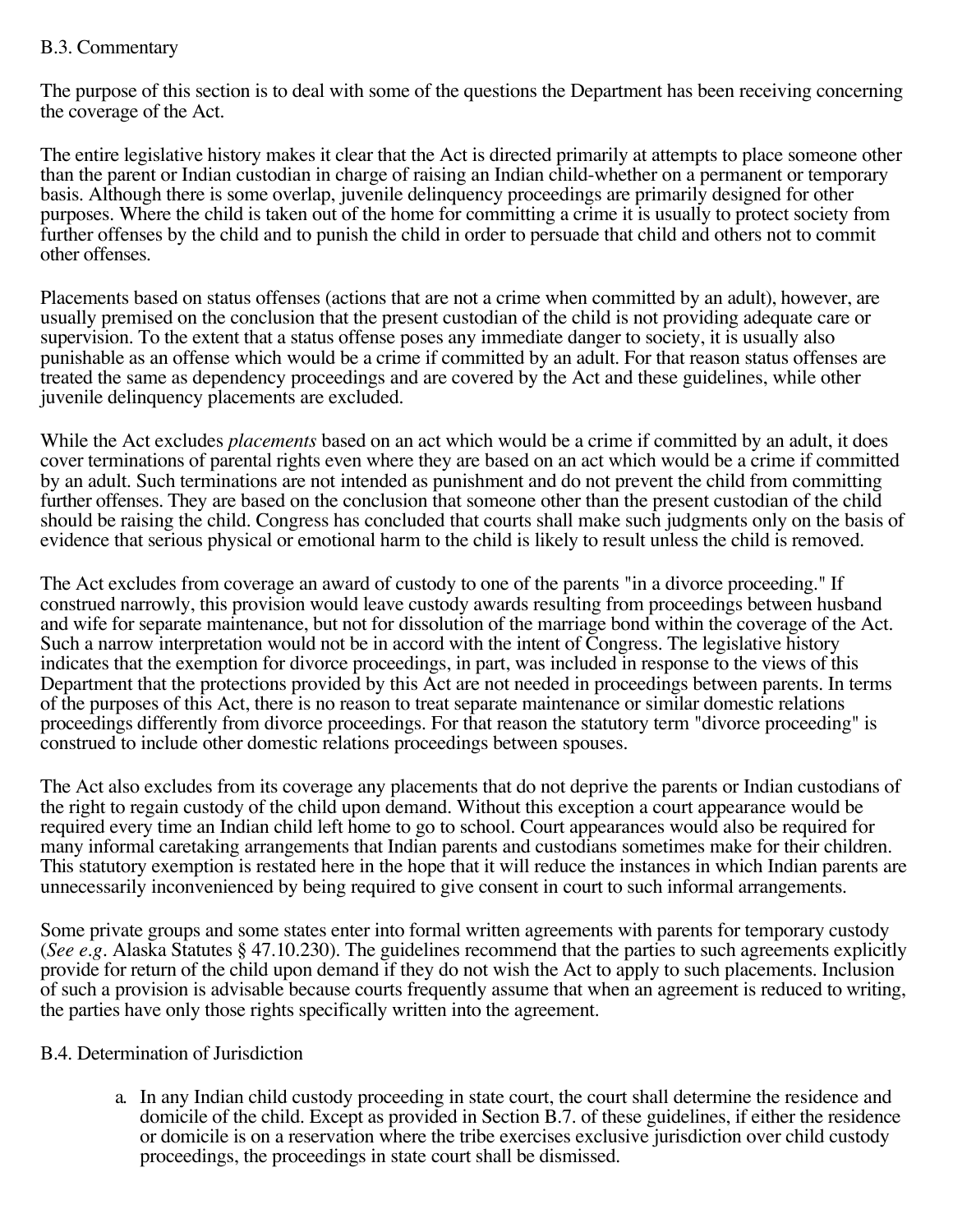b. If the Indian child has previously resided or been domiciled on the reservation, the state court shall contact the tribal court to determine whether the child is a ward of the tribal court. Except as provided in Sections B.7. of these guidelines, if the child is a ward of a tribal court, the state court proceedings shall be dismissed.

# B.4. Commentary

The purpose of this section is to remind the state court of the need to determine whether it has jurisdiction under the Act. The action is dismissed as soon as it is determined that the court lacks jurisdiction except in emergency situations. The procedures for emergency situations are set out in Section B.7.

### B.5. Notice Requirements

- a. In any involuntary child custody proceeding, the state court shall make inquiries to determine if the child involved is a member of an Indian tribe or if a parent of the child is a member of an Indian tribe and the child is eligible for membership in an Indian tribe.
- b. In any involuntary Indian child custody proceeding, notice of the proceeding shall be sent to the parents and Indian custodians, if any, and to any tribes that may be the Indian child's tribe by registered mail with return receipt requested. The notice shall be written in clear and understandable language and include the following information:
	- i. The name of the Indian child.
	- ii. His or her tribal affiliation.
	- iii. A copy of the petition, complaint or other document by which the proceeding was initiated.
	- iv. The name of the petitioner and the name and address of the petitioner's attorney.
	- v. A statement of the right of the biological parents or Indian custodians and the Indian child's tribe to intervene in the proceeding.
	- vi. A statement that if the parents or Indian custodians are unable to afford counsel, counsel will be appointed to represent them.
	- vii. A statement of the right of the natural parents or Indian custodians and the Indian child's tribe to have, on request, twenty days (or such additional time as may be permitted under state law) to prepare for the proceedings.
	- viii. The location, mailing address and telephone number of the court.
	- ix. A statement of the right of the parents or Indian custodians or the Indian child's tribe to petition the court to transfer the proceeding to the Indian child's tribal court.
	- x. The potential legal consequences of an adjudication on future custodial rights of the parents or Indian custodians.
	- xi. A statement in the notice to the tribe that since child custody proceedings are usually conducted on a confidential basis, tribal officials should keep confidential the information contained in the notice concerning the particular proceeding and not reveal it to anyone who does not need the information in order to exercise the tribe's right under the Act.
- a. The tribe, parents or Indian custodians receiving notice from the petitioner of the pendency of a child custody proceeding has the right, upon request, to be granted twenty days (or such additional time as may be permitted under state law) from the date upon which the notice was received to prepare for the proceeding.
- b. The original or a copy of each notice sent pursuant to this section shall be filed with the court together with any return receipts or other proof of service.
- c. Notice may be personally served on any person entitled to receive notice in lieu of mail service.
- d. If a parent or Indian custodian appears in court without an attorney, the court shall inform him or her of the right to appointed counsel, the right to request that the proceeding be transferred to tribal court or to object to such transfer, the right to request additional time to prepare for the proceeding and the right (if the parent or Indian custodian in not already a party) to intervene in the proceedings.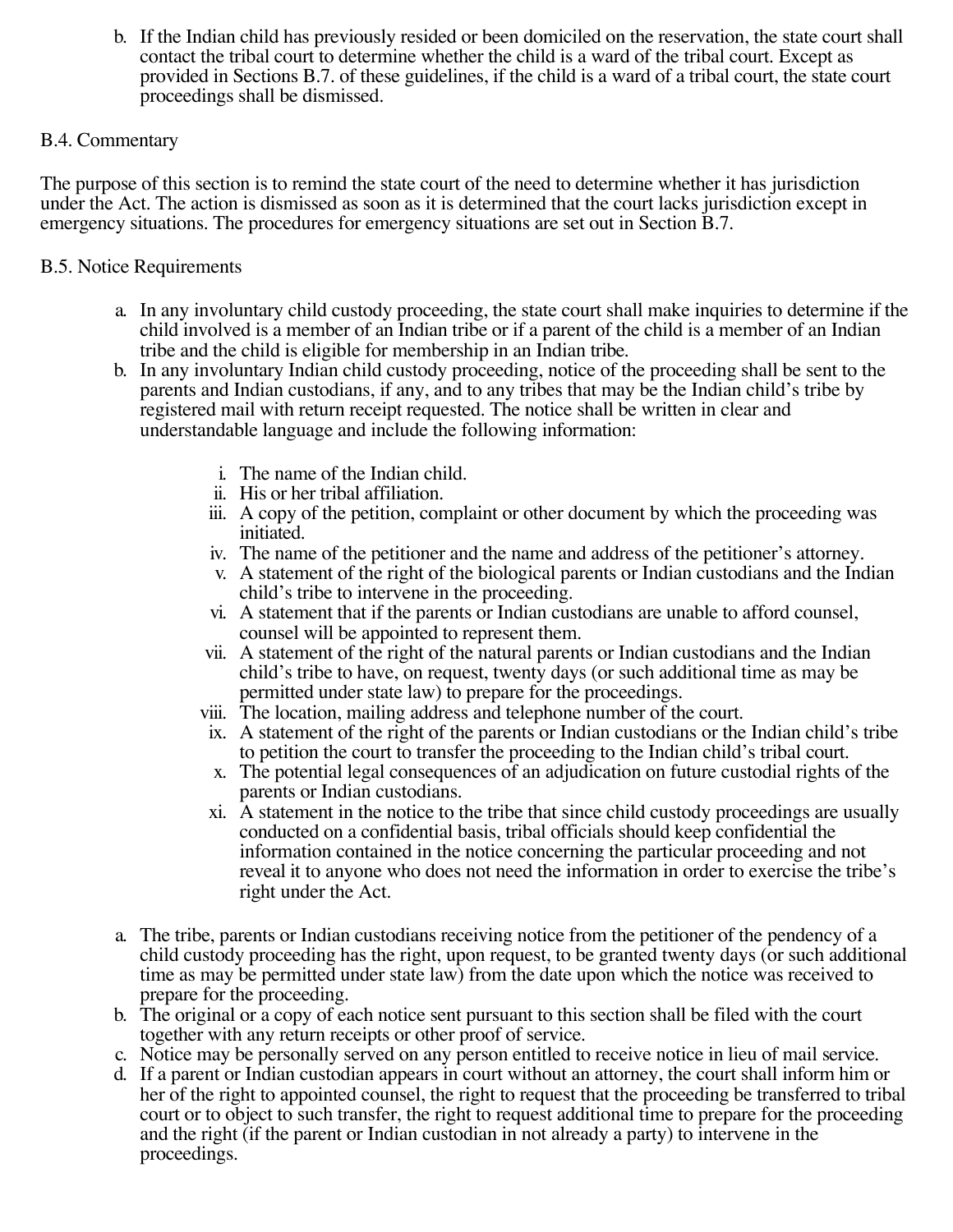e. If the court or a petitioning party has reason to believe that a parent or Indian custodian is not likely to understand the contents of the notice because of lack of adequate comprehension of written English, a copy of the notice shall be sent to the Bureau of Indian Affairs agency nearest to the residence of that person requesting that Bureau of Indian Affairs personnel arrange to have the notice explained to that person in the language that he or she best understands.

# B.5. Commentary

This section recommends that state courts routinely inquire of participants in child custody proceedings whether the child is an Indian. If anyone asserts that the child is an Indian or that there is reason to believe the child may be an Indian, then the court shall contact the tribe or the Bureau of Indian Affairs for verification. Refer to section B.1. and B.2. of these guidelines.

This section specifies the information to be contained in the notice. This information is necessary so the persons who receive notice will be able to exercise their rights in a timely manner. Subparagraph (xi) provides that tribes shall be requested to assist in maintaining the confidentiality of the proceeding. Confidentiality may be difficult to maintain-especially in involuntary proceedings. It is reasonable, however, to ask tribal officials to maintain as much confidentiality as possible consistent with the exercise of tribal rights under the Act.

The time limits are minimum ones required by the Act. In many instances, more time may be available under state court procedures or because of the circumstances of the particular case.

In such instances, the notice shall state that additional time is available.

The Act requires notice to the parent *or* Indian custodian. At a minimum, parents must be notified if termination of parental rights is a potential outcome since it is their relationship to the child that is at stake. Similarly, the Indian custodians must be notified of any action that could lead to the custodians' losing custody of the child. Even where only custody is an issue, noncustodial parents clearly have a legitimate interest in the matter. Although notice to both parents and Indian custodians may not be required in all instances by the Act or the Fourteenth Amendment to the U.s. Constitution, providing notice to both is in keeping with the spirit of the Act. For that reason, these guidelines recommend notice be sent to both.

Subsection (d) requires filing the notice with the court so there will be a complete record of efforts to comply with the Act.

Subsection (e) authorizes personal services since it is superior to mail services and provides greater protection or rights as authorized by 25 U.S.C. 1921. Since serving the notices does not involve any assertion of jurisdiction over the person served, personal notices may be served without regard to state or reservation boundaries.

Subsections (f) and (g) provide procedures to increase the likelihood that rights are understood by parents and Indian custodians.

#### B.6. Time Limits and Extensions

- a. A tribe, parent or Indian custodian entitled to notice of the pendency of a child custody proceeding has a right, upon request, to be granted an additional twenty days from the date upon which notice was received to prepare for participation in the proceeding.
- b. The proceeding may not begin until all of the following dates have passed:

(i) ten days after the parent or Indian custodian (or Secretary where the parent or Indian custodian is unknown to the petitioner) has received notice;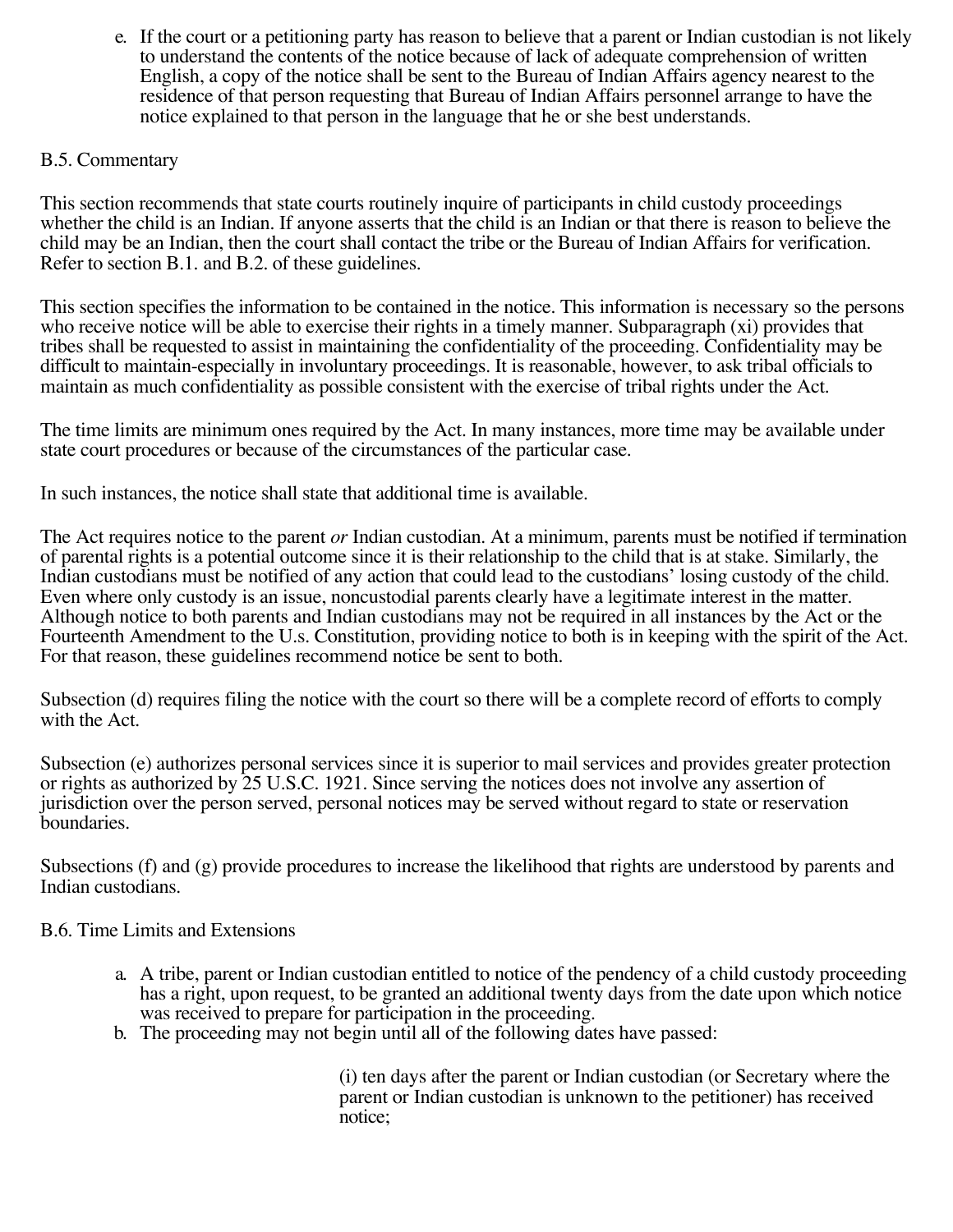(ii) ten days after the parent or Indian child's tribe (or the Secretary if the Indian child's tribe is unknown to the petitioner) has received notice;

- i. thirty days after the parent or Indian custodian has received notice if the parent or Indian custodian has requested an additional twenty days to prepare for the proceeding; and
- ii. Thirty days after the Indian child's tribe has received notice if the Indian child's tribe has requested an additional twenty days to prepare for the proceeding.
- a. The time limits listed in this section are minimum time periods required by the Act. The court may grant more time to prepare where state law permits.

#### B.6. Commentary

This section attempts to clarify the waiting periods required by the Act after notice has been received of an involuntary Indian child custody proceeding. Two independent rights are involved-the right of the parents or Indian custodians and the right of the Indian child's tribe. The proceeding may not begin until the waiting periods to which both are entitled have passed.

This section also makes clear that additional extensions of time may be granted beyond the minimum required by the Act.

B.7. Emergency Removal of an Indian Child

- a. Whenever an Indian child is removed from the physical custody of the child's parents or Indian custodians pursuant to the emergency removal or custody provisions of state law, the agency responsible for the removal action shall immediately cause an inquiry to be made as to the residence and domicile of the child.
- b. When a court order authorizing continued emergency physical custody is sought, the petition for that order shall be accompanied by an affidavit containing the following information:
	- (i) The name, age and last known address of the Indian child.
	- i. The name and address of the child's parents and Indian custodians, if any. If such persons are unknown, a detailed explanation of what efforts have been made to locate them shall be included.
	- i. Facts necessary to determine the residence and the domicile of the Indian child and whether either the residence or domicile is on an Indian reservation. If either the residence or domicile is believed to be on an Indian reservation, the name of the reservation shall be stated.
	- ii. The tribal affiliation of the child and of the parents and/or Indian custodians.
	- iii. A specific and detailed account of the circumstances that lead the agency responsible for the emergency removal of the child to take that action.
	- iv. If the child is believed to reside or be domiciled on a reservation where the tribe exercises exclusive jurisdiction over child custody matters, a statement of efforts that have been made and are being made to transfer the child to the tribe's jurisdiction.
	- v. A statement of the specific actions that have been taken to assist the parents or Indian custodians so the child may safely be returned to their custody.
- a. If the Indian child is not restored to the parents or Indian custodians or jurisdiction is not transferred to the tribe, the agency responsible for the child's removal must promptly commence a state court proceeding for foster care placement. If the child resides or is domiciled on a reservation where the tribe exercises exclusive jurisdiction over child custody matters, such placement must terminate as soon as the imminent physical damage or harm to the child which resulted in the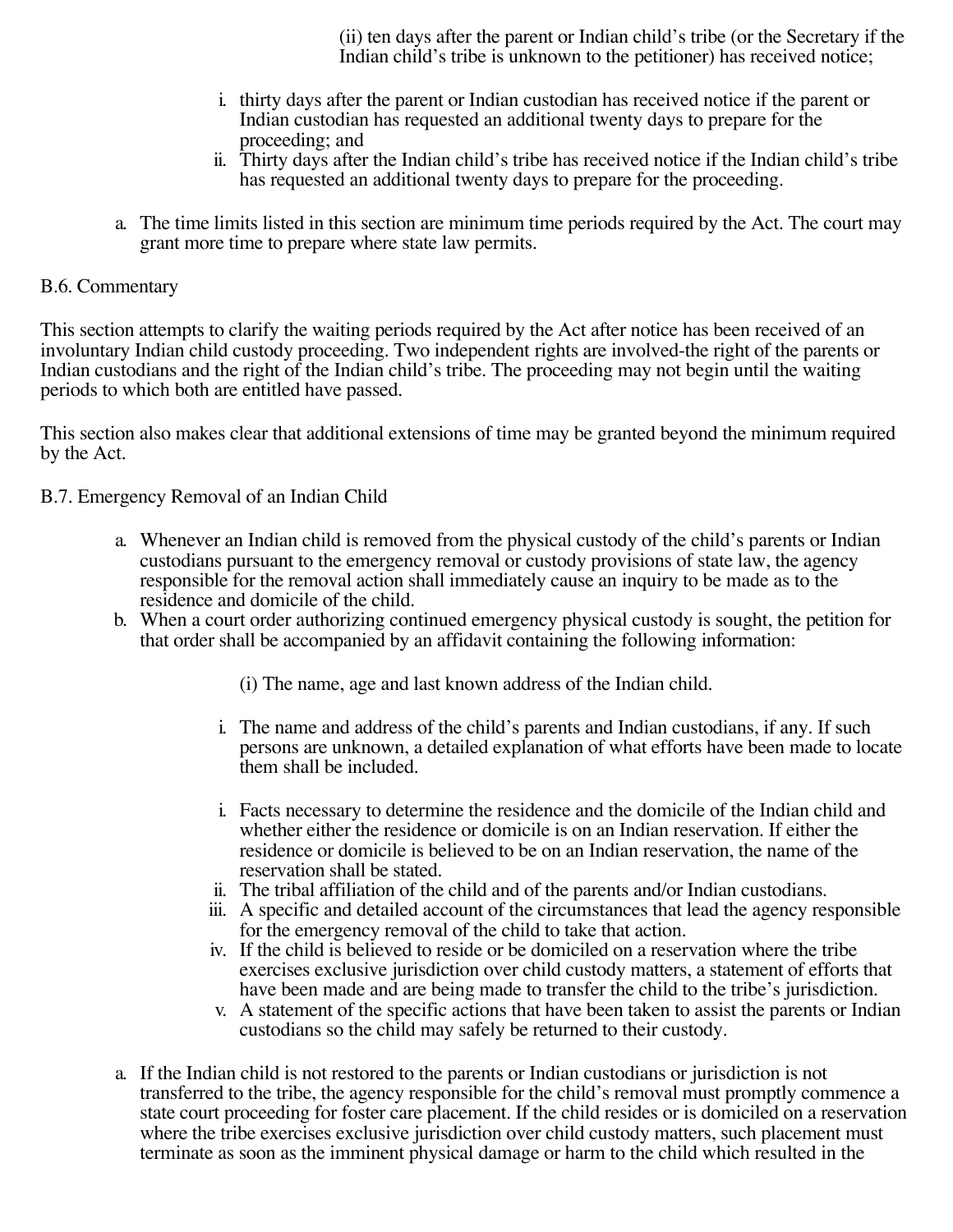emergency removal no longer exists or as soon as the tribe exercises jurisdiction over the casewhichever is earlier.

b. Absent extraordinary circumstances, temporary emergency custody shall not be continued for more than 90 days without a determination by the court, supported by clear and convincing evidence and the testimony of at least one qualified expert witness, that custody of the child by the parent or Indian custodian is likely to result in serious emotional or physical damage to the child

# B.7 Commentary

Since jurisdiction under the Act is based on domicile and residence rather than simple physical presence, there may be instances in which action must be taken with respect to a child who is physically located off a reservation but is subject to exclusive tribal jurisdiction. In such instances the tribe will usually not be able to take swift action to exercise its jurisdiction. For that reason Congress authorized states to take temporary emergency action.

Since emergency action must be taken without the careful advance deliberation normally required, procedures must be established to assure that the emergency actions are quickly subjected to review. This section provides procedures for prompt review of such emergency actions. It presumes the state already has such review procedures and only prescribes additional procedures that shall be followed in cases involving Indian children.

The legislative history clearly states that placements under such emergency procedures are to be as short as possible. If the emergency ends, the placement shall end. State action shall also end as soon as the tribe is ready to take over the case.

Subsection (d) refers primarily to the period between when the petition is filed and when the trial court renders its decision. The Act requires that, except for emergencies, Indian children are not to be removed from their parents unless a court finds clear and convincing evidence that the child would be in serious danger unless removed from the home. Unless there is some kind of time limit on the length of an "emergency removal" (that is, any removal not made pursuant to a finding by the court that there is clear and convincing evidence that continued parental custody would make serious physical or emotional harm likely), the safeguards of the Act could be evaded by use of long-term emergency removals.

Subsection (d) recommends what is, in effect, a speedy trail requirement. The court shall be required to comply with the requirements of the Act and reach a decision within 90 days unless there are "extraordinary" circumstances" that make additional delay unavoidable.

#### B.8. Improper Removal From Custody

- a. If, in the course of any Indian child custody proceeding, the court has reason to believe that the child who is the subject of the proceeding may have been improperly removed from the custody of his or her parent or Indian custodian or that the child has been improperly retained after a visit or other temporary relinquishment of custody, and that the petitioner is responsible for such removal or retention, the court shall immediately stay the proceedings until a determination can be made on the question of improper removal or retention.
- b. If the court finds that the petitioner is responsible for an improper removal or retention, the child shall be immediately returned to his or her parents or Indian custodian.

#### B.8. Commentary

This section is designed to implement 25 U.S.C. § 1920. Since a finding of improper removal goes to the jurisdiction of the court to hear the case at all, this section provides that the court will decide the issue as soon as it arises before proceeding further on his merits.

*A. Requests for Transfer to Tribal Court*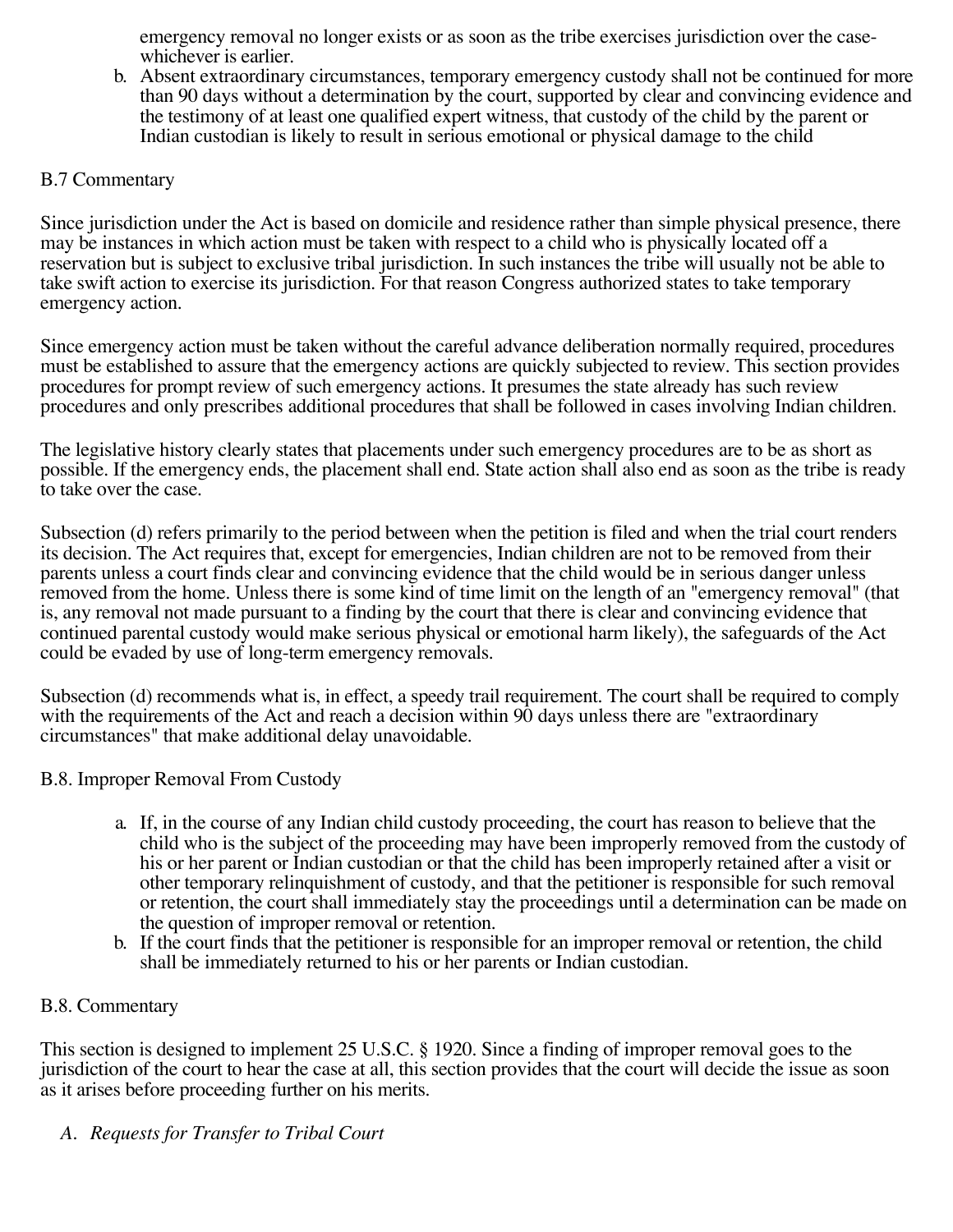# C.1. Petitions under 25 U.S.C. § 1911(b) for transfer of proceeding

Either parent, the Indian custodian or the Indian child's tribe may, orally or in writing, request the court to transfer the Indian child custody proceeding to the tribal court of the child's tribe. The request shall be made promptly after receiving notice of the proceeding. If the request is made orally it shall be reduced to writing by the court and made a part of the record.

# C.1. Commentary

Reference is made to 25 U.S.C. 1911(b) in this title of this section deals only with transfers where the child is not domiciled or residing on an Indian reservation.

So that transfers can occur as quickly and simply as possible, requests can be made orally.

This section specifies that requests are to be made promptly after receiving notice of the proceeding. This is a modification of the timeliness requirement that appears in the earlier version of the guidelines. Although the statute permits proceedings to be commenced even before actual notice, those parties do not lose their right to request a transfer simply because neither the petitioner nor the Secretary was able to locate them earlier.

Permitting late transfer requests by persons and tribes who were notified late may cause some disruption. It will also, however, provide an incentive to the petitioners to make a diligent effort to give notice promptly in order to avoid such disruptions.

The Department received a number of comments objecting to any timeliness requirement at all. Commenters pointed out that the statue does not explicitly require transfer requests to be timely. Some commenters argued that imposing such a requirement violated tribal and parental rights to intervene at any point in the proceedings under 25 U.S.C. § 1911(c) of the Act.

While the Act permits intervention at any point in the proceeding, it does not explicitly authorize transfer requests at any time. Late interventions do not have nearly the disruptive effect on the proceeding that last minute transfers do. A case that is almost completed does not need to be retried when intervention is permitted. The problems resulting from late intervention are primarily those of the intervenor, who has lost the opportunity to influence the portion of the proceedings that was completed prior to intervention.

Although the Act does not explicitly require transfer petitions to be timely, it does authorize the court to refuse to transfer a case for good cause. When a party who could have petitioned earlier waits until the case is almost complete to ask that it be transferred to another court and retried, good cause exists to deny the request.

Timeliness is a proven weapon of the courts against disruption caused by negligence or obstructionist tactics on the part of counsel. If a transfer petition must be honored at any point before judgment, a party could wait to see how the trail is going in state court and then obtain another trial if it appears the other side will win. Delaying a transfer request could be used as a tactic to wear down the other side by requiring the case to be tried twice. The Act was not intended to authorize such tactics and the "good cause" provision is ample authority for the court to prevent them.

C.2. Criteria and Procedures for Ruling on 25 U.S. C. § 1911(b) Transfer Petitions

- a. Upon receipt of a petition to transfer by a parent, Indian custodian or the Indian child's tribe, the court must transfer unless either parent objects to such transfer, the tribal court declines jurisdiction, or the court determines that good cause to the contrary exists for denying the transfer.
- b. If the court believes or any party asserts that good cause to the contrary exists, the reasons for such belief or assertion shall be stated in writing and made available to the parties who are petitioning for transfer. The petitioners shall have the opportunity to provide the court with their views on whether or not good cause to deny transfer exists.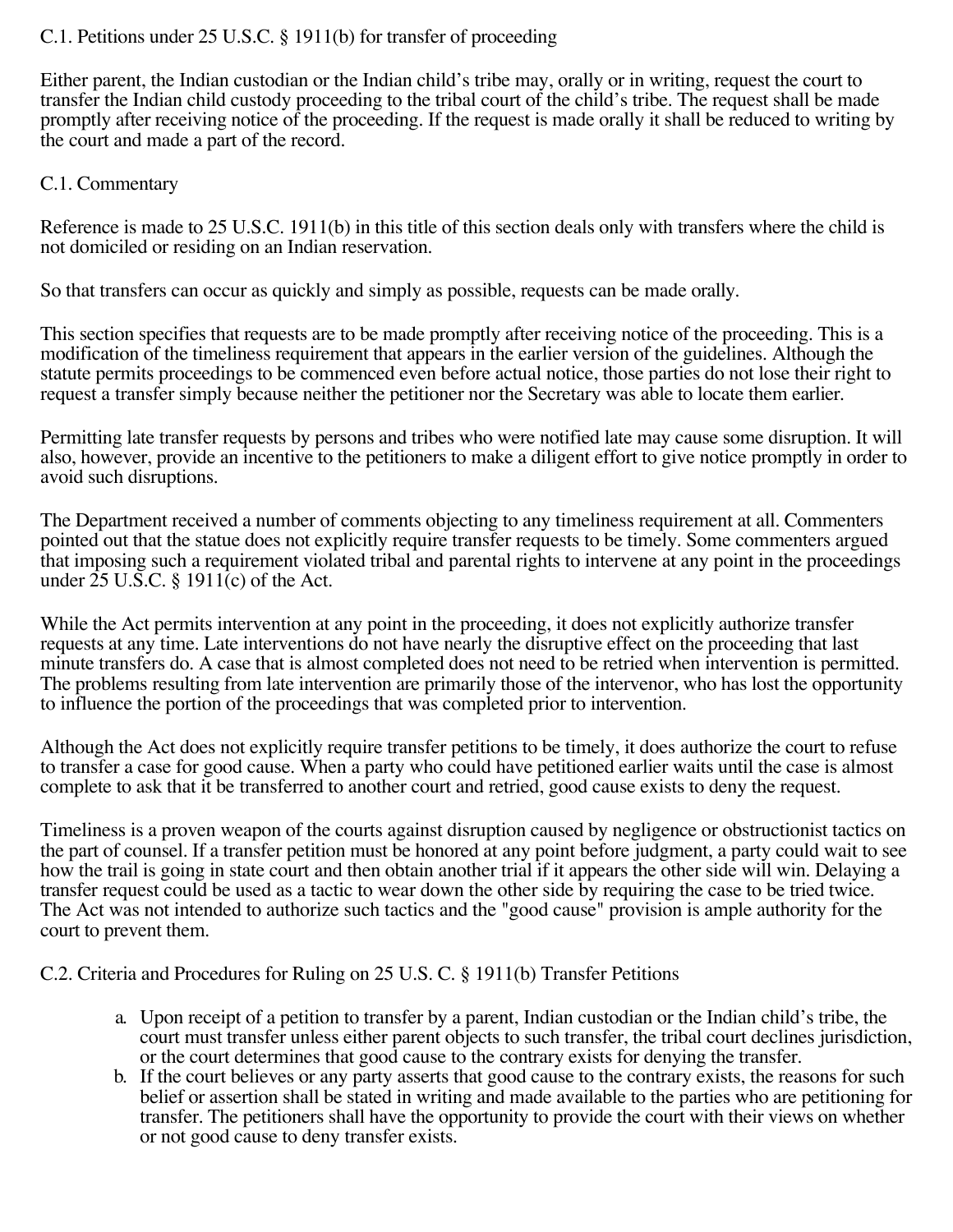# C.2. Commentary

Subsection (a) simply states the rule provided in 25 U.S.C. § 1911(b).

Since the Act gives the parents and the tribal court of the Indian child's tribe an absolute veto over transfers, there is no need for any adversary proceedings if the parents or the tribal court opposes transfer. Where it is proposed to deny transfer on the grounds of "good cause," however, all parties need an opportunity to present their views to the court.

### C.3. Determination of Good Cause to the Contrary

- a. Good cause not to transfer the proceeding exists if the Indian child's tribe does not have a tribal court as defined by the Act to which the case can be transferred.
- b. Good cause not to transfer this proceeding may exist if any of the following circumstances exists:

(i) The proceeding was at an advanced stage when the petition to transfer was received and the petitioner did not file the petition promptly after receiving notice of the hearing.

- i. The Indian child is over twelve years of age and objects to the transfer.
- ii. The evidence necessary to decide the case could not be adequately presented in the tribal court without undue hardship to the parties or the witnesses.
- iii. The parents of a child over five years of age are not available and the child has had little or no contact with the child's tribe or members of the child's tribe.
- a. Socio-economic conditions and the perceived adequacy of tribal or Bureau of Indian Affairs social services or judicial systems may not be considered in a determination that good cause exists.
- b. The burden of establishing good cause to the contrary shall be on the party opposing the transfer.

#### C.3. Commentary

All five criteria that were listed in the earlier version of the guidelines were highly controversial. Comments on the first two criteria were almost unanimously negative. The first criterion was whether the parents were still living. The second was whether an Indian custodian or guardian for the child had been appointed. These criteria were criticized as irrelevant and arbitrary. It was argued that children who are orphans or have no appointed Indian custodian or guardian are no more nor less in need of the Act's protections that other children. It was also pointed out that these criteria are contrary to the decision in *Wisconsin Potwatomies of the Hannahville*  Indian Community v. Houston, 397 F. Supp. 719 (W.D. Misch 1973), which was explicitly endorsed by the committee that drafted that Act. The court in that case found that tribal jurisdiction existed even through the children involved were orphans for whom no guardian had been appointed.

Although there was some support for the third and fourth criteria, the preponderance of the comment concerning them was critical. The third criteria was whether the child had little or no contact with his or her Indian tribe for a significant period of time. These criteria were criticized, in part, because they would virtually exclude from transfers infants who were born off the reservation. Many argued that the tribe has a legitimate interest in the welfare of members who have not had significant previous contact with the tribe or the reservation. Some also argued that these criteria invited the state courts to be making the kind of cultural decisions that the Act contemplated should be made by tribes. Some argued that the use of vague words in these criteria accorded state courts too much discretion.

The fifth criteria was whether a child over the age of twelve objected to the transfer. Comment on this criteria was much more evenly divided and many of the critics were ambivalent. They worried that young teenagers could be too easily influenced by the judge or by social workers. They also argued that fear of the unknown would cause many teenagers to make an ill-considered decision against transfer.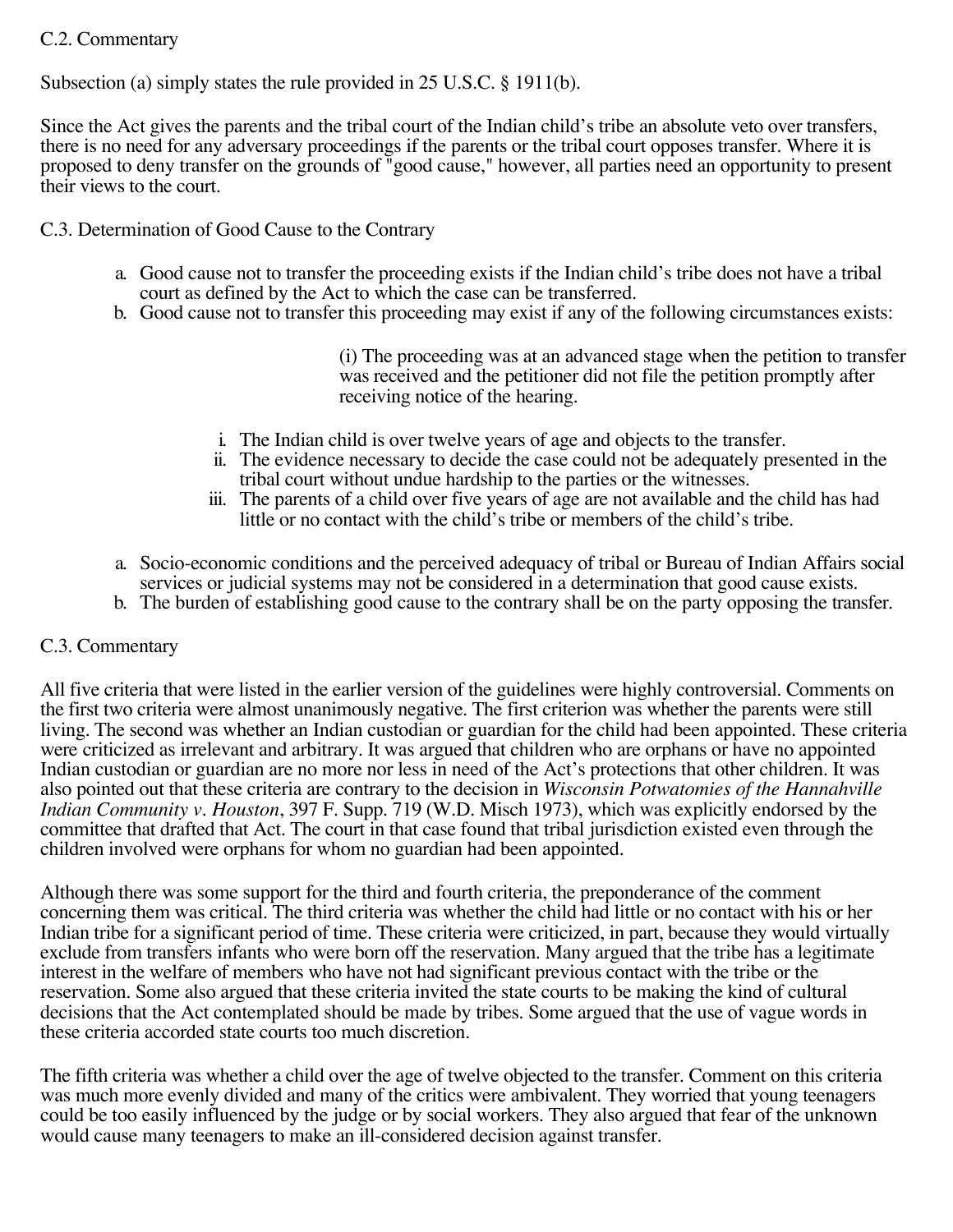The first four criteria in the earlier version were all directed toward the question of whether the child's connections with the reservation were so tenuous that transfer back to the tribe is not advised. The circumstances under which it may be proper for the state court to take such considerations into account are set out in the revised subsection (iv).

It is recommended that in most cases state court judges not be called upon to determine whether or not a child'' contacts with a reservation are so limited that a case should not be transferred. This may be a valid consideration since the shock of changing cultures may, in some cases, be harmful to the child. This determination, however, can be made by the parent, who has a veto-over transfer to tribal court.

This reasoning does not apply, however, where there is no parent available to make that decision. The guidelines recommend that state courts be authorized to make such determinations only in those cases where there is no parent available to make it.

State court authority to make such decisions is limited to those cases where the child is over five years of age. Most children younger than five years can be expected to adjust more readily to a change in cultural environment.

The fifth criterion has been retained. It is true that teenagers may make some unwise decisions, but it is also true that their judgment has developed to the extent that their views ought to be taken into account in making decisions about their lives.

The existence of a tribal court is made an absolute requirement for transfer of a case. Clearly, the absence of a tribal court is good cause not to ask the tribe to try the case.

Consideration of whether or not the case can be properly tried in tribal court without hardship to the parties or witnesses was included on the strength of the section-by-section analysis in the House Report on the Act, which stated with respect to the § 1911(b), "The subsection is intended to permit a State court to apply a modified doctrine of *forum non conveniens*, in appropriate cases, to insure that the rights of the child as an Indian, the Indian parents or custodian, and the tribe are fully protected." Where a child is in fact living in a dangerous situation, he or she should not be forced to remain there simply because the witnesses cannot afford to travel long distances to court.

Application of this criterion will tend to limit transfers to cases involving Indian children who do not live very far from the reservation. This problem may be alleviated in some instances by having the court come to the witnesses. The Department is aware of one case under that Act where transfer was conditioned on having the tribal court meet in the city where the family lived. Some cities have substantial populations of members of tribes from distant reservations. In such situations some tribes may wish to appoint members who live in those cities as tribal judges.

The timeliness of the petition for transfer, discussed at length in the commentary to section C.1., is listed as a factor to be considered. Inclusion of this criterion is designed to encourage the prompt exercise of the right to petition for transfer in order to avoid unnecessary delays. Long periods of uncertainty concerning the future are generally regarded as harmful to the well-being of children. For that reason, it is especially important to avoid unnecessary delays in child custody proceedings.

Almost all commenters favored retention of the paragraph stating that reservation socio-economic conditions and the perceived adequacy of tribal institutions are not to be taken into account in making good cause determinations. Come commenters did suggest, however, that a case not be transferred if it is clear that a particular disposition of the case that could only be made by the state court held especially great promise of benefiting the child.

Such considerations are important but they have not been listed because the Department believes such judgments are best made by tribal courts. Parties who believe that state court adjudication would be better for such reasons can present their reasons to the tribal court and urge it to decline jurisdiction. The Department is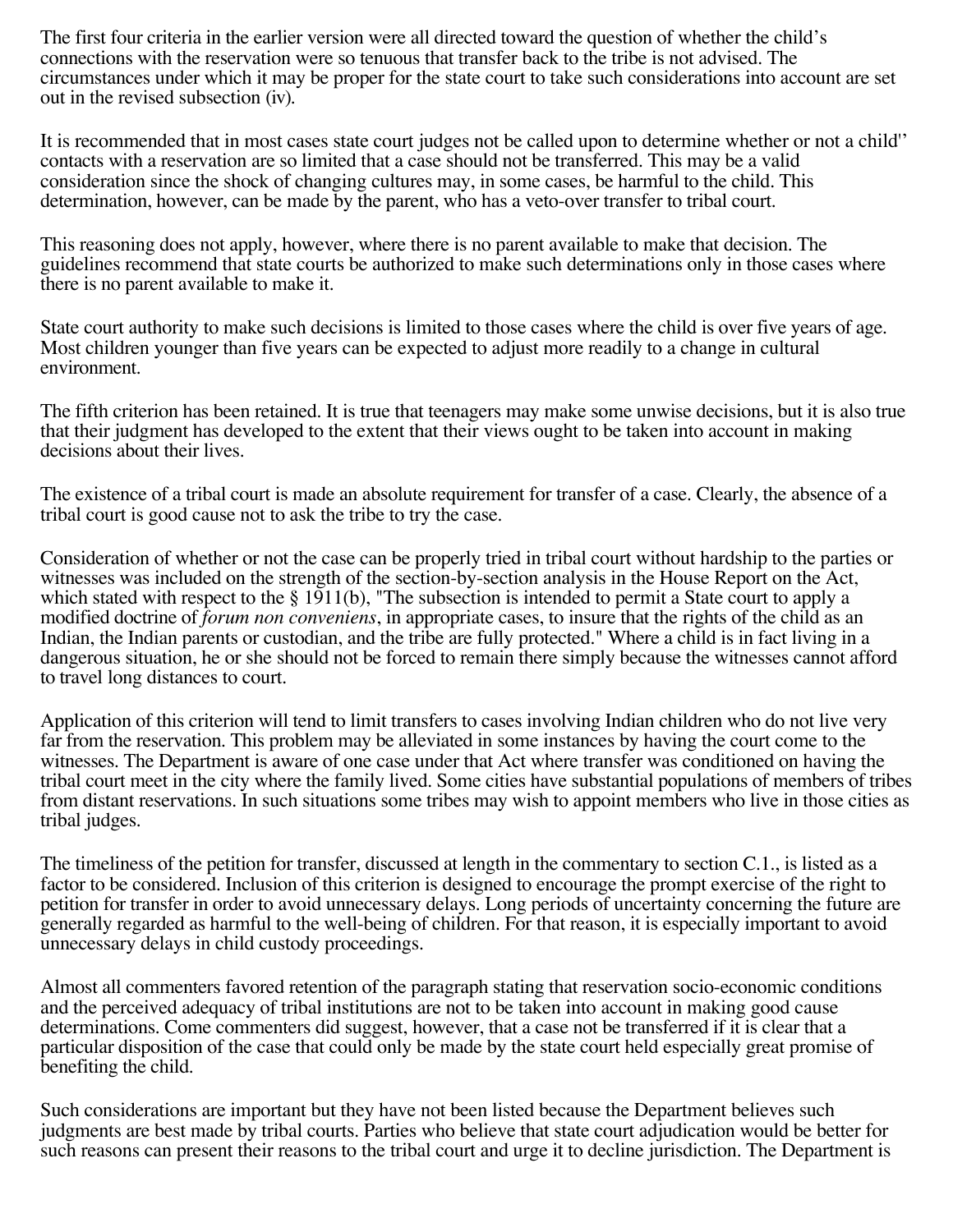aware of one case under the Act where this approach is being used and believes it is more in keeping with the confidence Congress has expressed in tribal courts.

Since Congress has established a policy of preferring tribal control over custody decisions affecting tribal members, the burden of proving that an exception to that policy ought to be made in a particular case rests on the party urging that an exception be made. The rule is reflected in subsection (d).

C.4. Tribal Court Declination of Transfer

- a. A tribal court to which transfer is requested may decline to accept such transfer.
- b. Upon receipt of a transfer petition the state court shall notify the tribal court in writing of the proposed transfer. The notice shall state how long the tribal court has to make its decision. The tribal court shall have at least twenty days from the receipt of notice of a proposed transfer to decide whether to decline the transfer. The tribal court may inform the state court of its decision to decline either orally or in writing.
- c. Parties shall file with the tribal court any arguments they wish to make either for or against tribal declination of transfer. Such arguments shall be made orally in open court or in written pleadings that are served on all other parties.
- d. If the case is transferred the state court shall provide the tribal court with all available information on the case.

# C.4. Commentary

The previous version of this section provided that the state court should presume the tribal court has declined to accept jurisdiction unless it hears otherwise. The comments on this issue were divided. This section has been revised to require the tribal court to decline the transfer affirmatively if it does not wish to take the case. This approach is in keeping with the apparent intent of Congress. The language in the Act providing that transfers are "subject to declination by the tribal court" indicates that affirmative action by the tribal court is required to decline a transfer.

A new paragraph has been added recommending that the parties assist the tribal court in making its decision on declination by giving the tribal court their views on the matter.

Transfers ought to be arranged as simply as possible consistent with due process. Transfer procedures are a good subject for tribal-state agreements under 25 U.S.C. § 1919.

- *A. Adjudication of Involuntary Placements, Adoptions, or Terminations or Terminations of Parental Rights*
- D.1. Access to Reports

Each party to a foster care placement or termination of parental rights proceeding under State law involving an Indian child has the right to examine all reports or other documents filed with the court upon which any decision with respect to such action may be based. No decision of the court shall be based on any report or other document not filed with the court.

#### D.1. Commentary

The first sentence merely restates the statutory language verbatim. The second sentence makes explicit the implicit assumption of Congress - that the court will limit its considerations to those documents and reports that have been filed with the court.

D.2. Efforts To Alleviate Need To Remove Child From Parents or Indian Custodians

Any party petitioning a state court for foster care placement or termination of parental rights to an Indian child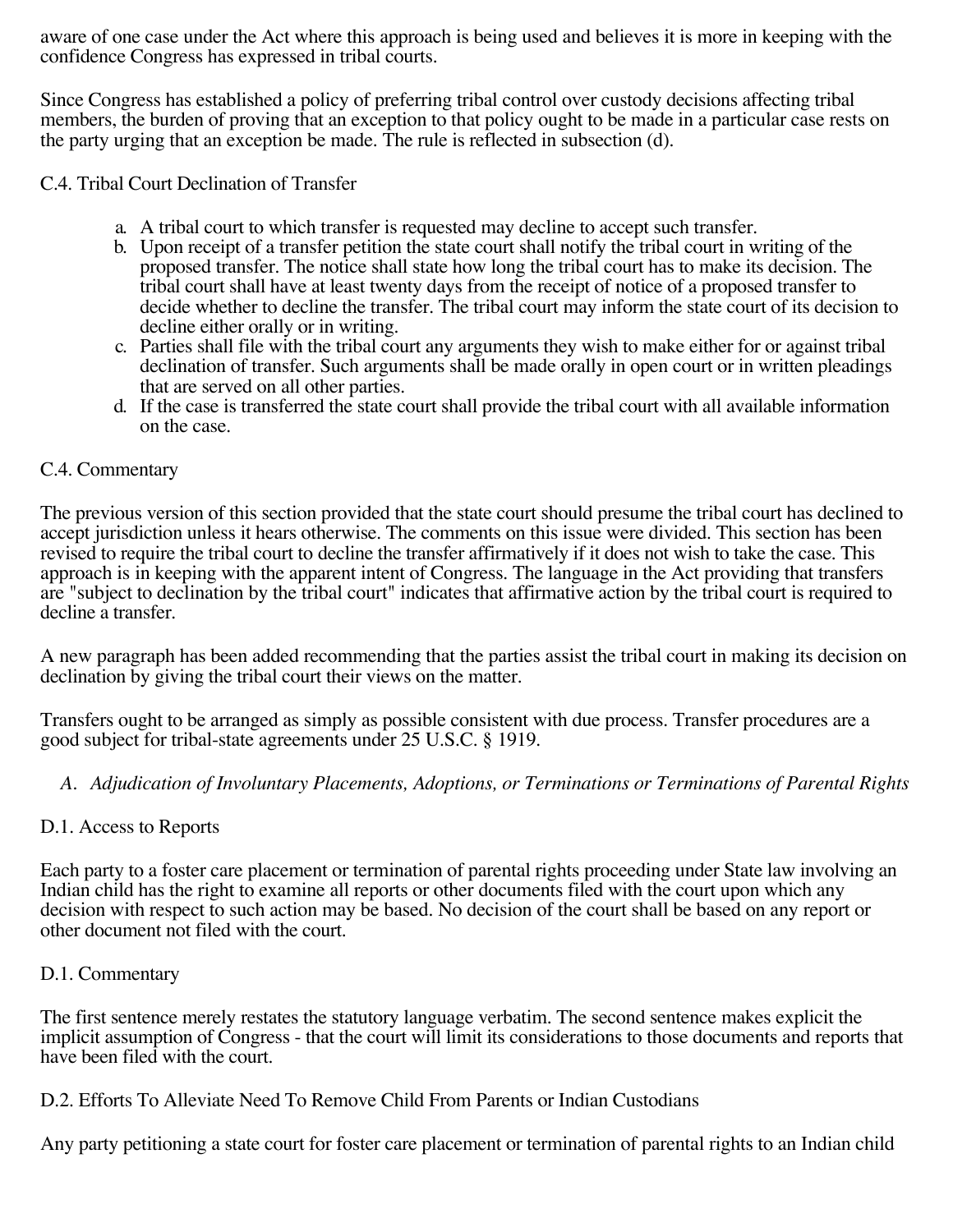must demonstrate to the court that prior to the commencement of the proceeding active efforts have been made to alleviate the need to remove the Indian child from his or her parents or Indian custodians. These efforts shall take into account the prevailing social and cultural conditions and way of life of the Indian child's tribe. They shall also involve and use the available resources of the extended family, the tribe, Indian social service agencies and individual Indian care givers.

# D.2. Commentary

This section elaborates on the meaning of "breakup of the Indian family" as used in the Act. "Family breakup" is sometimes used as a synonym for divorce. In the context of the statue, however, it is clear that Congress meant a situation in which the family is unable or unwilling to raise the child in a manner that is not likely to endanger the child's emotional or physical health.

This section also recommends that the petitioner take into account the culture of the Indian child's tribe and use the resources of the child's extended family and tribe in attempting to help the family function successfully as a home for the child. The term "individual Indian care givers" refers to medicine men and other individual tribal members who may have developed special skills that can be used to help the child's family succeed.

One commenter recommended that detailed procedures and criteria be established in order to determine whether family support efforts had been adequate. Establishing such procedures and requirements would involve the court in second-guessing the professional judgment of social service agencies. The Act does not contemplate such a role for the courts and they generally lack the expertise to make such judgments.

# D.3. Standards of Evidence

- a. The court may not issue an order effecting a foster care placement of an Indian child unless clear and convincing evidence is presented, including the testimony of one or more qualified expert witnesses, demonstrating that the child/s continued custody with the child's parents or Indian custodian is likely to result in serious emotional or physical damage to the child.
- b. The court may not order a termination of parental rights unless the court's order is supported by evidence beyond a reasonable doubt, including the testimony of one or more qualified expert witnesses, that continued custody of the child by the parent or Indian custodian is likely to result in serious emotional or physical damage to the child.
- c. Evidence that only shows the existence of community or family poverty, crowded or inadequate housing, alcohol abuse, or nonconforming social behavior does not constitute clear and convincing evidence that continued custody is likely to result in serious emotional or physical damage to the child. To be clear and convincing, the evidence must show the existence of particular conditions in the home that are likely to result in serious emotional or physical damage to the particular child who is the subject of the proceeding. The evidence must show the casual relationship between the conditions that exist and the damage that is likely to result.

#### D.3. Commentary

The first two paragraphs are essentially restatement of the statutory language. By imposing these standards, Congress has changed the rules of law of many states with respect to the placement of Indian children. A child may not be removed simply because there is someone else willing to raise the child who is likely to do a better job or that it would be "in the best interests of the child" for him or her to live with someone else. Neither can a placement or termination of parental rights be ordered simply based on a determination that the parents or custodians are "unfit parents." It must be shown that it is shown that it is dangerous for the child to remain with his or her present custodians. Evidence of that must be "clear and convincing" for placements and "beyond a reasonable doubt" for terminations.

The legislative history of the Act makes it pervasively clear that Congress attributes many unwarranted removals of Indian children to cultural bias on the part of the courts and social workers making the decisions. In many cases children were removed merely because the family did not conform to the decision-maker's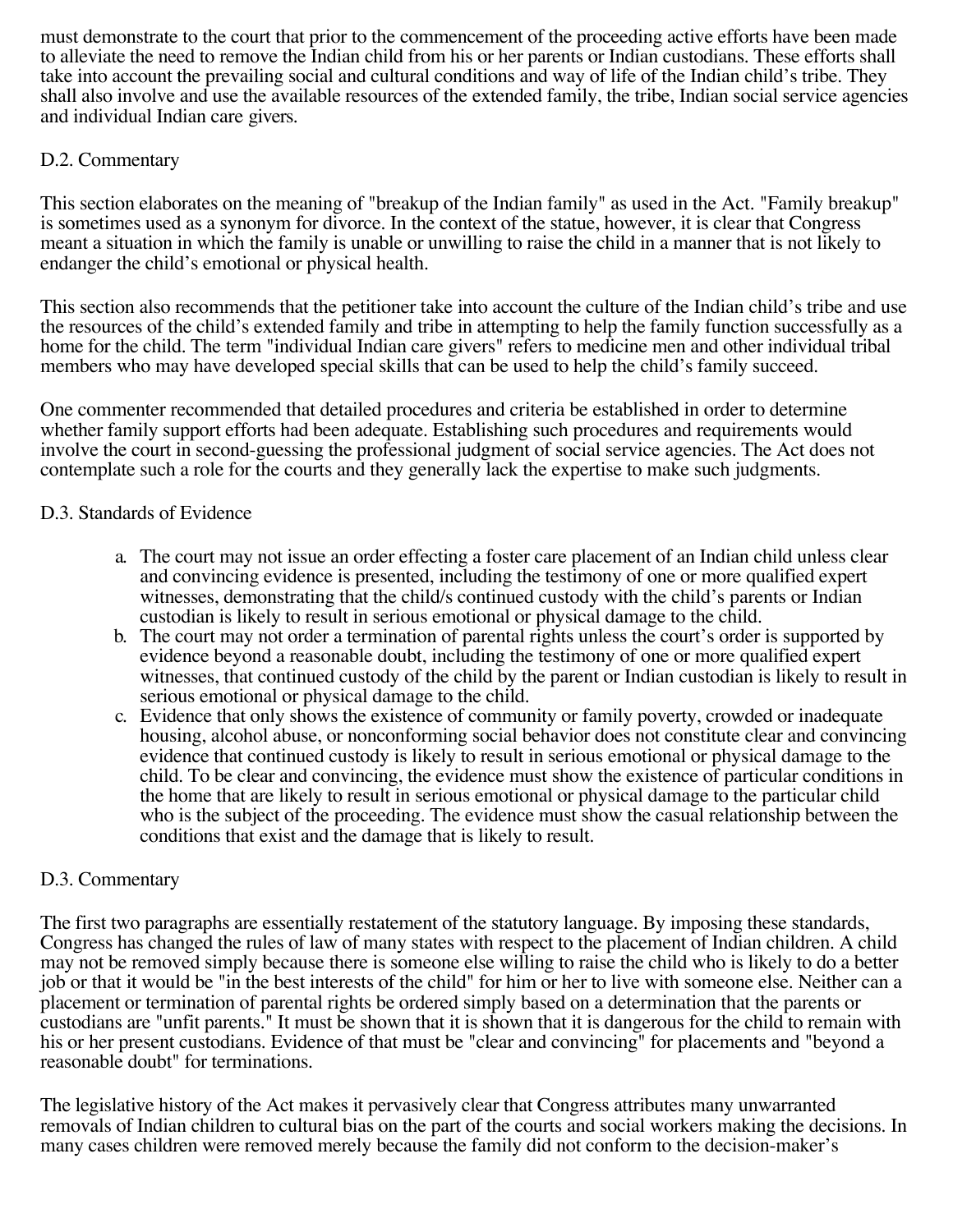stereotype of what a proper family should be-without any testing of the implicit assumption that only a family that conformed to that stereotype could successfully raise children. Subsection (c) makes it clear that mere nonconformance with such stereotypes or the existence of other behavior or conditions that are considered bad does not justify a placement or termination under the standards imposed by Congress. The focus must be on whether the particular conditions are likely to cause serious damage.

### D.4. Qualified Expert Witnesses

- a. Removal of an Indian child from his or her family must be based on competent testimony from one or more experts qualified to speak specifically to the issue of whether continued custody by the parents or Indian custodians is likely to result in serious physical or emotional damage to the child.
- b. Persons with the following characteristics are most likely to meet the requirements for a qualified expert witness for purposes of Indian child custody proceedings:

(i) A member of the Indian child's tribe who is recognized by the tribal community as knowledgeable in tribal customs as they pertain to family organization and childrearing practices.

- i. Any expert witness having substantial experience in the delivery of child and family services to Indians, and extensive knowledge of prevailing social and cultural standards and childrearing practices within the Indian child's tribe.
- i. A professional person having substantial education and experience in the area of his or her specialty.
- a. The court or any party may request the assistance of the Indian child's tribe or the Bureau of Indian Affairs agency serving the Indian child's tribe in locating persons qualified to serve as expert witnesses.

#### D.4. Commentary

The first subsection is intended to point out that the issue on which qualified expert testimony is required is the question of whether or not serious damage to the child is likely to occur if the child is not removed. Basically two questions are involved. First, is it likely that the conduct of the parents will result in serious physical or emotional harm to the child? Second, if such conduct will likely cause such harm, can the parents be persuaded to modify their conduct?

The party presenting an expert witness must demonstrate that the witness is qualified by reason of educational background and prior experience to make judgments on those questions that are substantially more reliable than judgments that would be made by non-experts.

The second subsection makes clear that knowledge of tribal culture and childrearing practices will frequently be very valuable to the court. Determining the likelihood of future harm frequently involves predicting future behavior – which is influenced to a large degree by culture. Specific behavior patterns will often need to be placed in the context of the total culture to determine whether they are likely to cause serious emotional harm.

Indian tribes and Bureau of Indian Affairs personnel frequently know persons who are knowledgeable concerning the customs and cultures of the tribes they serve. Their assistance is available in helping to locate such witnesses.

# *A. Voluntary Proceedings*

# E.1. Execution of Consent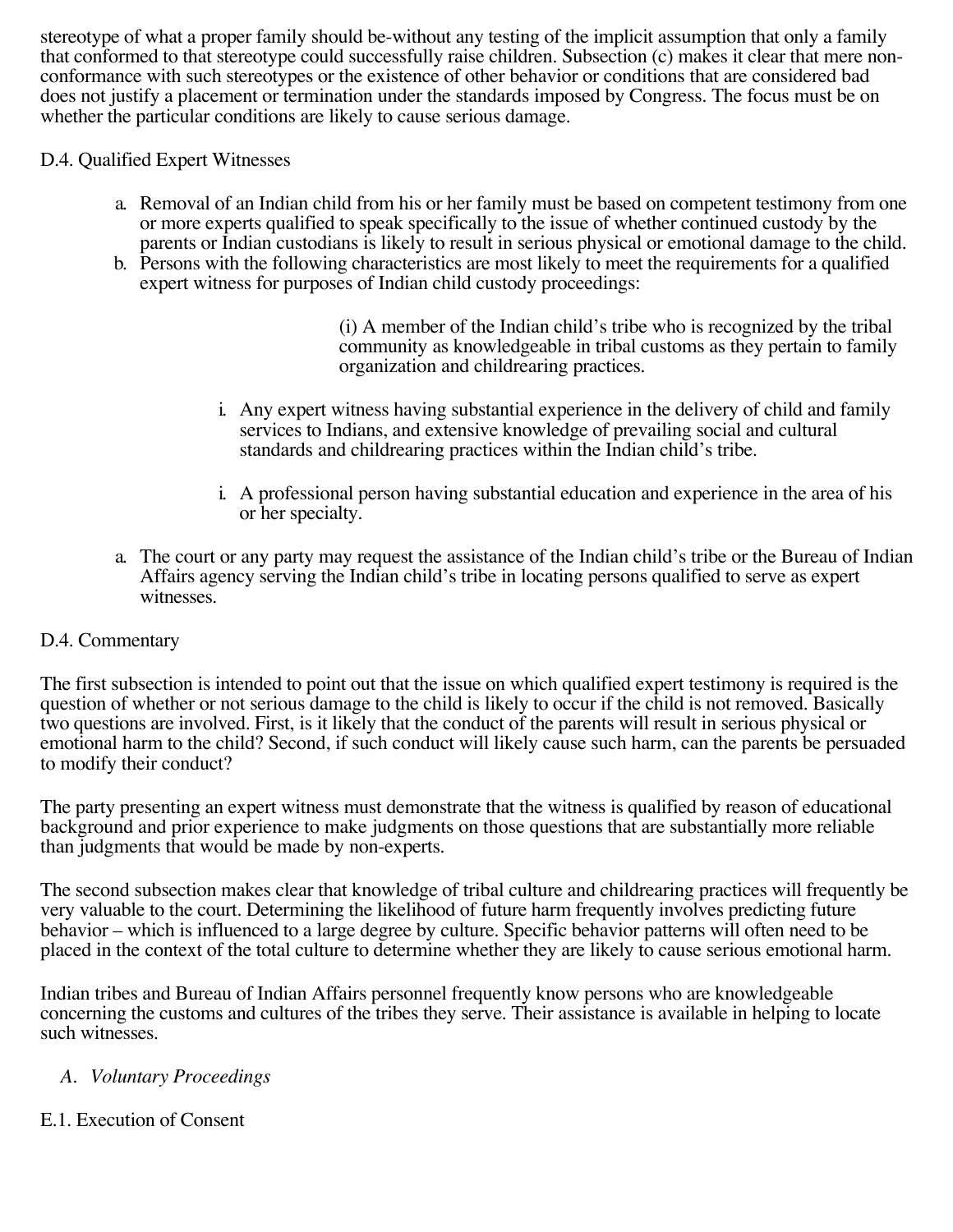To be valid, consent to a voluntary termination of parental rights or adoption must be executed in writing and recorded before a judge or magistrate of a court of competent jurisdiction. A certificate of the court must accompany any consent and must certify that the terms and consequences of the consent were explained in detail and in the language of the parent or Indian custodian, if English is not the primary language, and were fully understood by the parent or Indian custodian. Execution of consent need not be in open court where confidentiality is requested or indicated.

# E.1. Commentary

This section provides that consent may be executed before either a judge or magistrate. The addition of magistrates was made in response to a suggestion from Alaska where magistrates are found in most small communities but "judges" are more widely scattered. The term "judge" as used in the statute is not a term of art and can certainly be construed to include judicial officers who are called magistrates in some states. The statement that consent need not be in open court where confidentiality is desired or indicated was taken directly from the House Report on the Act. A recommendation that the guideline list the consequences of consent that must be described to the parent or custodian has not been adopted because the consequences can vary widely depending on the nature of the proceeding, state law and the particular facts of individual cases.

# E.2. Content of Consent Document

- a. The consent document shall contain the name and birthday of the Indian child, the name of the Indian child's tribe, any identifying number or other indication of the child's membership in the tribe, if any, and the name and address of the consenting parent or Indian custodian.
- b. A consent to foster care placement shall contain, in addition to the information specified in (a), the name and address of the person or entity by or through who the placement was arranged, if any, or the name and address of the prospective foster parents, if known at the time.
- c. A consent to termination of parental rights or adoption shall contain, in addition to the information specified in (a), the name and address of the person or entity by or through whom any preadoptive or adoptive placement has been or is to be arranged.

#### E.2. Commentary

This section specifies the basic information about the placement or termination to which the parent or Indian custodian is consenting to assure that consent is knowing and also to document what took place.

#### E.3. Withdrawal of Consent to Placement

Where a parent or Indian custodian has consented to a foster care placement under state law, such consent may be withdrawn at any time by filing, in the court where consent was executed and filed, an instrument executed by the parent or Indian custodian. When a parent or Indian custodian withdraws consent to foster care placement, the child shall as soon as is practicable be returned to that parent or Indian custodian.

#### E.3. Commentary

This section specifies that withdrawal of consent shall be filed in the same court where the consent document itself was executed.

#### E.4. Withdrawal of Consent to Adoption

A consent to termination of parental rights or adoption may be withdrawn by the parent at any time prior to entry of a *final decree of voluntary termination or adoption* by filing in the court where the consent is filed an instrument executed under oath by the parent stipulating his or her intention to withdraw such consent. The clerk of the court where the withdrawal of consent is filed shall promptly notify the party by or through whom any preadoptive or adoptive placement has been arranged of such filing and that party shall insure the return of the child to the parent as soon as practicable.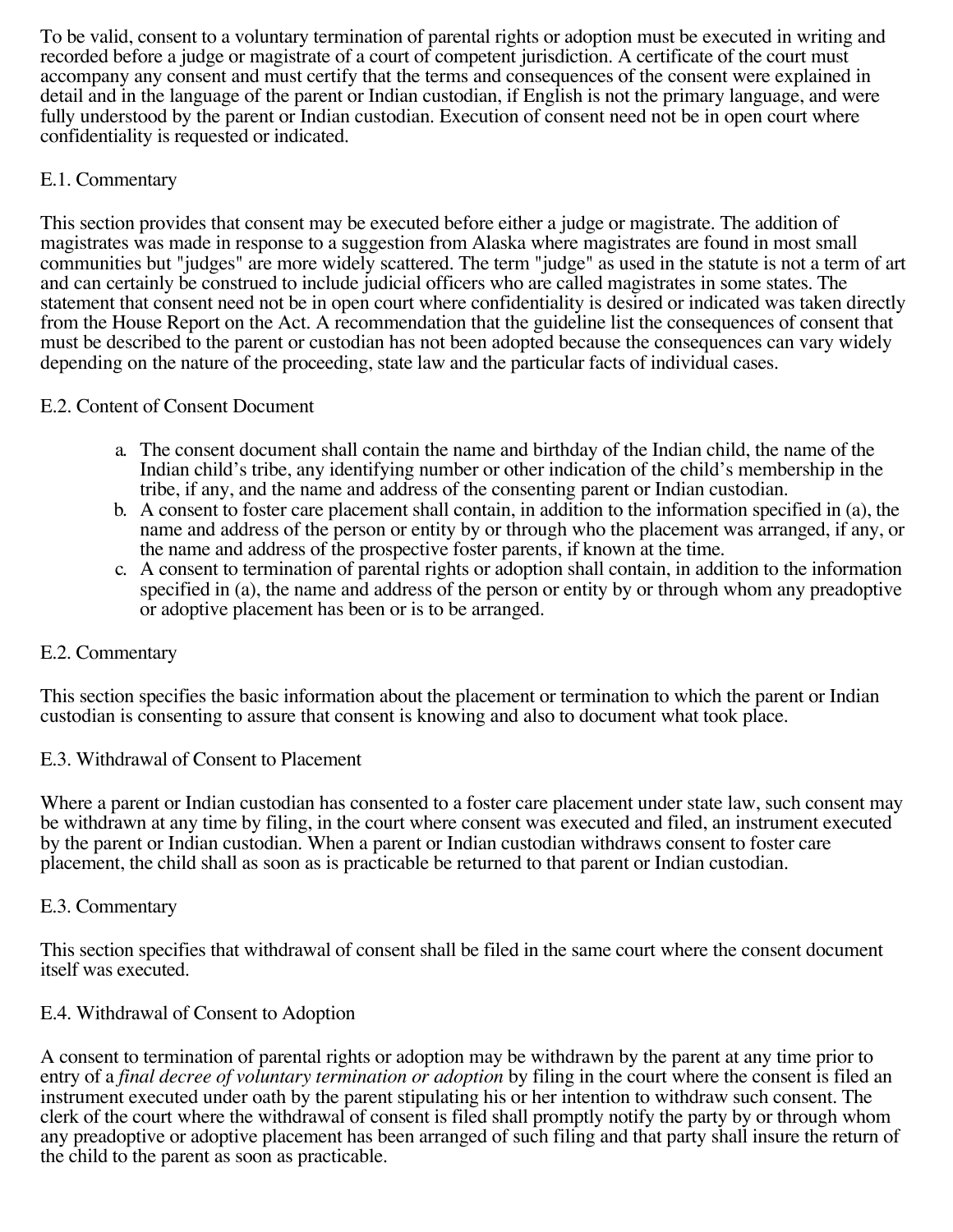### E.4. Commentary

This provision recommends that the clerk of the court be responsible for notifying the family with whom the child has been placed that consent has been withdrawn. The court's involvement frequently may be necessary since the biological parents are often not told who the adoptive parents are.

# *A. Dispositions*

### F.1. Adoptive Placements

- a. In any adoptive placement of an Indian child under state law preference must be given (in the order listed below) absent good cause to the contrary, to placement of the child with:
	- a. A member of the Indian child's extended family;
	- i. Other members of the Indian child's tribe; or
	- ii. Other Indian families, including families of single parents.
- a. The Indian child's tribe may establish a different order of preference by resolution. That order of preference must be followed so long as placement is the least restrictive setting appropriate to the child's needs.
- b. Unless a consenting parent evidences a desire for anonymity, the court or agency shall notify the child's extended family and the Indian child's tribe that their members will be given preference in the adoption decision.

#### F.1. Commentary

This section makes clear that preference shall be given in the order listed in the Act. The Act clearly recognizes the role of the child's extended family in helping to raise children. The extended family should be looked to first when it becomes necessary to remove the child from the custody of his or her parents. Because of differences in culture among tribes, placement within the same tribe is preferable.

This section also provides that single parent families shall be considered for placements. The legislative history of the Act makes it clear that Congress intended custody decisions to be made based on a consideration of the present or potential custodian's ability to provide the necessary care, supervision and support for the child rather than on preconceived notions of proper family composition.

The third subsection recommends that the court or agenda make an active effort to find out if there are families entitled to preference who would be willing to adopt the child. This provision recognizes, however, that the consenting parent's request for anonymity takes precedence over efforts to find a home consistent with the Act's priorities.

#### F.2. Foster Care or Preadoptive Placements

In any foster care or preadoptive placement of an Indian child:

- a. The child must be placed in the least restrictive setting which
- a. (i) most approximates a family;
- b. (ii) in which his or her special needs may be met; and
	- (iii) which is in reasonable proximity to his or her home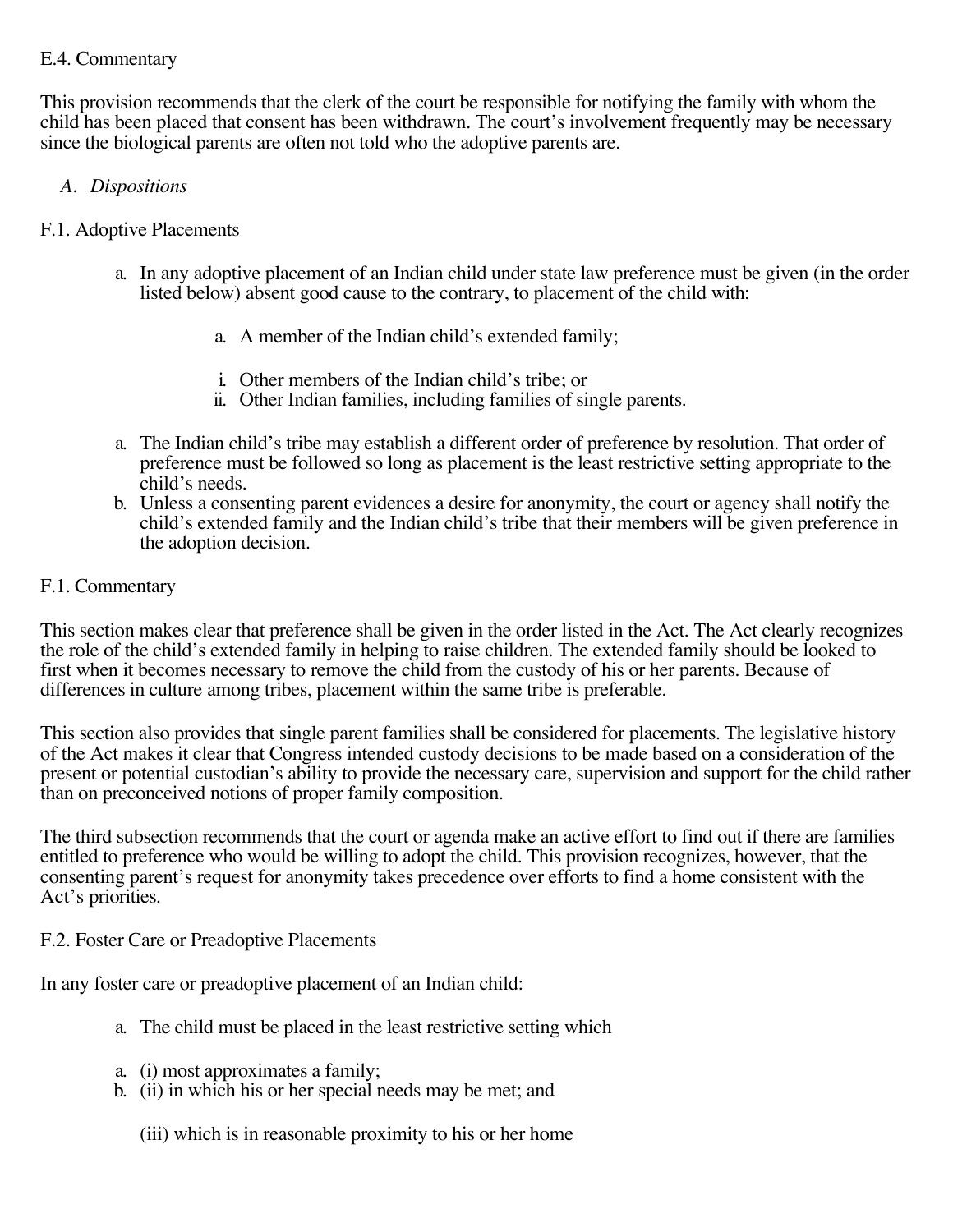- a. Preference must be given in the following order, absent good cause to the contrary, to placement with:
	- (i) A member of the Indian child's extended family;
	- (ii) A foster home, licensed, approved or specified by the Indian child's tribe,
	- whether on or off the reservation;
	- (iii) An Indian foster home licensed or approved by an authorized non-Indian
	- licensing authority; or
	- (iv) An institution for children approved by an Indian tribe or operated by an

Indian organization which has a program suitable to met the child's needs.

b. The Indian child's tribe may establish a different order of preference by resolution, and that order of preference shall be followed so long as the criteria enumerated in subsection (a) are met.

# F.2. Commentary

This guideline simply restates the provision of the Act.

- F.3. Good Cause To Modify Preferences
	- a. For purposes of foster care, preadoptive or adoptive placement, a determination of good cause not to follow the order of preference set out above shall be based on one or more of the following considerations:
		- a. The request of the biological parents or the child when the child is of sufficient age.
			- (ii) The extraordinary physical or emotional needs of the child as established by

testimony of a qualified expert witness.

- (iii) The unavailability of suitable families for placement after a diligent search
- has been completed for families meeting the preference criteria.
- a. The burden of establishing the existence of good cause not to follow the order of preferences established in subsection  $(b)$  shall be on the party urging that the preferences not be followed.

# F.3. Commentary

The Act indicates that the court is to give preference to confidentiality requests by parents in making placements. Paragraph (I) is intended to permit parents to ask that the order of preference not be followed because it would prejudice confidentiality or for other reasons. The wishes of an older child are important in making an effective placement.

In a few cases a child may need highly specialized treatment services that are unavailable in the community where the families who meet the preference criteria live. Paragraph (ii) recommends that such considerations be considered as good cause to the contrary.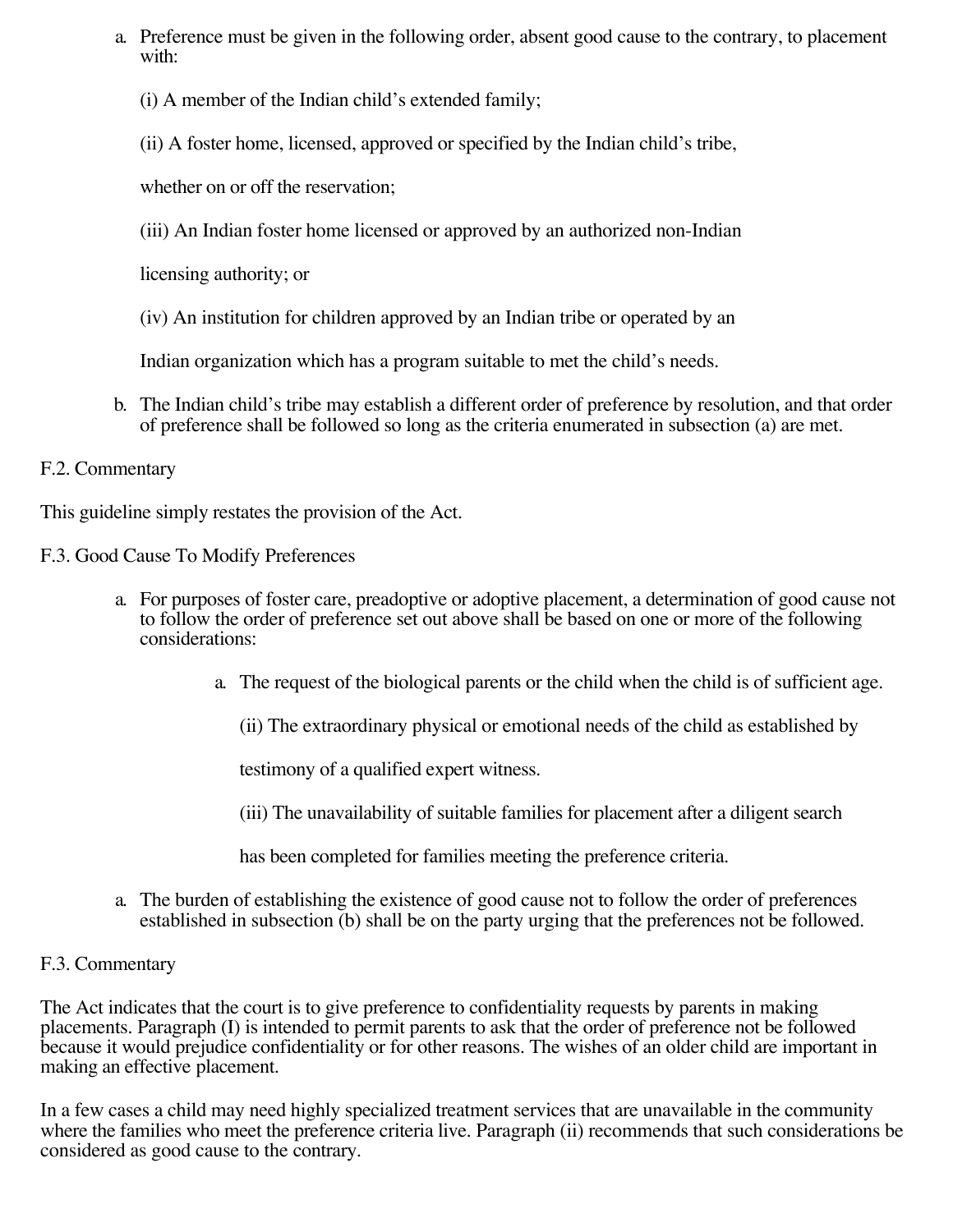Paragraph (iii) recommends that a diligent attempt to find a suitable family meeting the preference criteria be made before consideration of a non-preference placement be considered. A diligent attempt to find a suitable family includes at a minimum, contact with the child's tribal social service program, a search of all county or state listings of available Indian homes and contact with nationally known Indian programs with available placement resources.

Since Congress has established a clear preference for placements within the tribal culture, it is recommended in subsection (b) that the party urging an exception be made be required to bear the burden of proving an exception is necessary.

# *A. Post-Trial Rights*

# G.1. Petition To Vacate Adoption

- a. Within two years after a final decree of adoption of any Indian child by a state court, or within any longer period of time permitted by the law of the state, a parent who executed a consent to termination of parental rights or adoption of that child may petition the court in which the final adoption decree was entered to vacate the decree and revoke the consent on the grounds that such content was obtained by fraud or duress.
- b. Upon the filing of such petition, the court shall give notice to all parties to the adoption proceedings and shall proceed to hold a hearing on the petition. Where the court finds that the parent's consent was obtained through fraud or duress, it must vacate the decree of adoption and order the consent revoked and order the child returned to the parent.

# G.1. Commentary

This section recommends that the petition to vacate an adoption be brought in the same court in which the decree was entered, since that court clearly has jurisdiction, and witnesses on the issue of fraud or duress are most likely to be within its jurisdiction.

#### G.2. Adult Adoptee Rights

- a. Upon application by an Indian individual who has reached the age 18 who was the subject of an adoptive placement, the court which entered the final decree must inform such individual of the tribal affiliations, if any of the individual's biological parents and provide such other information necessary to protect any rights flowing from the individual's tribal relationship.
- b. The section applies regardless of whether or not the original adoption was subject to the provision of the Act.
- c. Where state law prohibits revelation of the identity of the biological parent, assistance of the Bureau of Indian Affairs shall be sought where necessary to help an adoptee who is eligible for membership in a tribe establish that right without breaching the confidentiality of the record.

#### G.2. Commentary

Subsection (b) makes clear that adoptions completed prior to May 7, 1979, are covered by this provision. The Act states that most portions of Title I do not "affect a proceeding under State law" initiated or completed prior to May 7, 1979. Providing information to an adult adoptee, however, cannot be said to affect the proceeding by which the adoption was ordered.

The legislative history of the Act makes it clear that this Act was not intended to supersede the decision of state legislatures on whether adult adoptees may be told the names of their biological parents. The intent is simply to assure the protection of rights deriving from tribal membership. Where a state law prohibits disclosure of the identity of the biological parents, tribal rights can be protected by asking the BIA to check confidentiality whether the adult adoptee meets the requirements for membership in an Indian tribe. If the adoptee does meet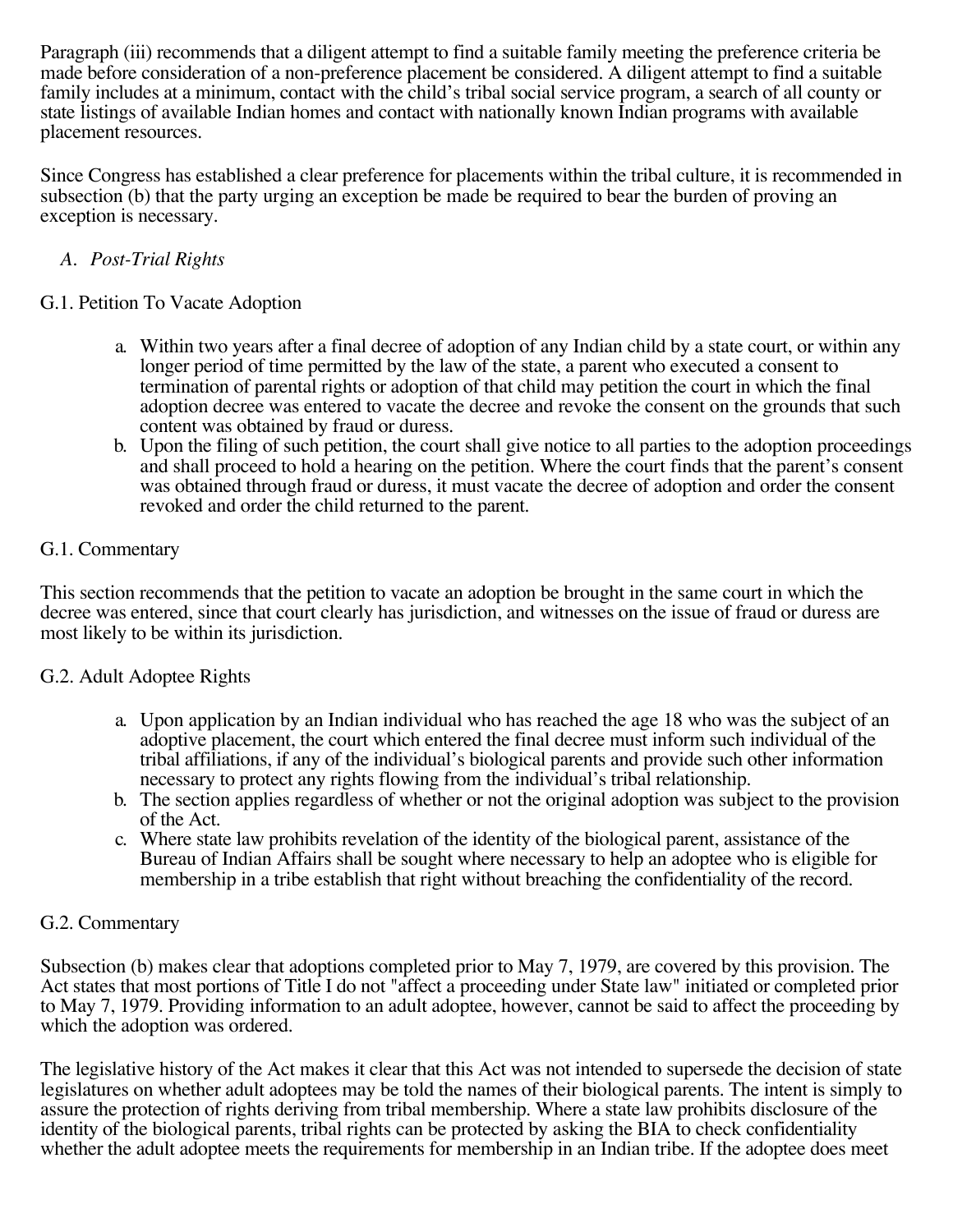those requirements, the BIA can certify that fact to the appropriate tribe.

# G.3. Notice of Change in Child's Status

- a. Whenever a final decree of adoption of an Indian child has been vacated or set aside, or the adoptive parent has voluntarily consented to the termination of his or her parental rights to the child, or whenever an Indian child is removed from a foster care home or institution for the purpose of further foster care, preadoptive placement, or adoptive placement, notice by the court or an agency authorized by the court shall be given to the child's biological parents or prior Indian custodians. Such notice shall inform the recipient of his or her right to petition for return of custody of the child.
- b. A parent or Indian custodian may waive his or her right to such notice by executing a written waiver of notice filed with the court. Such waiver may be revoked at any time by filing with the court a written notice of revocation, but such revocation would not affect any proceeding which occurred before the filing of the notice of revocation.

# G.3. Commentary

This section provides guidelines to aid courts in applying the provisions of Section 106 of the Act. Section 106 gives legal standing to a biological parent or prior Indian custodian to petition for return of a child in cases of failed adoptions or changes in placement in situations where there has been a termination of parental rights. Section 106(b) provides the whenever an Indian child is removed from a foster care home or institution for the purpose of further foster care, preadoptive placement, or adoptive placement, such placement is to be in accordance with the provisions of the Act – which requires notice to the biological parents.

The Act is silent on the question of whether a parent or Indian custodian can waive the right to further notice. Obviously, there will be cases in which the biological parents will prefer not to receive notice once their parental rights have been relinquished or terminated. This section provides for such waivers but, because the Act establishes an absolute right to participate in any future proceedings and to petition the court for return of the child, the waiver is revocable.

#### G.4. Maintenance of Records

The state shall establish a single location where all records of every foster care, preadoptive placement and adoptive placement of Indian children by courts of that state will be available within seven days of a request by an Indian child's tribe or the Secretary. The records shall contain, at a minimum, the petition or complaint, all substantive orders entered in the proceeding, and the complete record of the placement determination.

#### G.4. Commentary

This section of the guidelines provides a procedure for implementing the provisions of 25 U.S. C. § 1915(e). This section has been modified from the previous version which required that all records be maintained in a single location within the state. As revised this section provides only that the records be retrievable by a single office that would make them available to the requester within seven days of a request. For some states (especially Alaska) centralization of the records themselves would create major administrative burdens. So long as the records can be promptly made available at a single location, the intent of this section that the records be readily available will be satisfied.

# Forrest J. Gerrard,

*Assistant Secretary, Indian Affairs*

November 16, 1979.